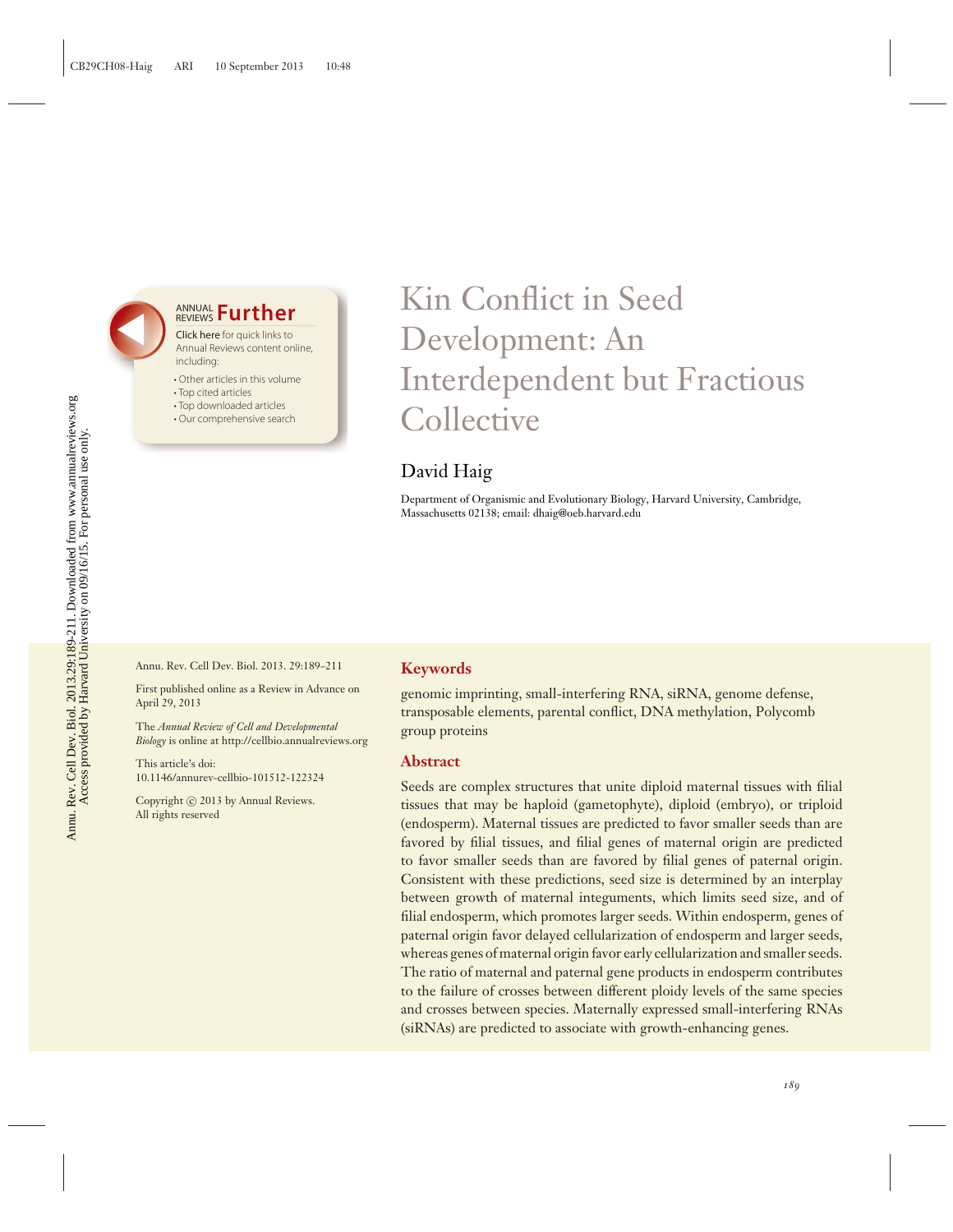#### **Contents**

#### **INTRODUCTION**

*The seed will have to be viewed not as a totally harmonious unit, but as an interdependent but sometimes contentious assemblage of relatives.*

—*Queller* (*1983*)

A common mode of thinking sees parents as willing to make any sacrifice for offspring because offspring are parents' chance at genetic posterity. But this rosy picture ignores an inconvenient truth. Natural selection maximizes a parent's number of surviving offspring, not the survival of individual offspring. Parents face an evolutionary trade-off between investing less in each of a greater number of offspring or more in each of fewer offspring (Smith & Fretwell 1974).

Two ecotypes of *Arabidopsis* illustrate the trade-off between offspring size and number: Cvi produces 30% fewer seeds than does L*er*, but Cvi's seeds are 80% heavier (Alonso-Blanco et al. 1999). Therefore, total seed weight per plant is more similar between ecotypes than is either seed size or seed number. Similarly, overexpression of *KLU* increases *Arabidopsis* seed size without increasing total seed weight, because seeds per fruit and per plant are correspondingly reduced (Adamski et al. 2009). Thus, the size-versus-number trade-off may be expressed within individual fruits.

Mothers are selected to distribute resources among offspring to maximize the number of surviving offspring, but offspring are selected to favor themselves over sibs. Therefore, offspring will attempt to acquire more resources from mothers than mothers have been selected to supply. This phenotypic conflict will typically be resolved with the production of larger but fewer offspring than would maximize maternal fitness (Godfray 1995, Trivers 1974).

A brief flurry of activity in the 1980s applied concepts of parent-offspring conflict to problems in seed development. Different tissues within ovules (**Figure 1**) were shown to favor different tradeoffs between seed size and seed number. Maternal tissues were predicted to abort a subset of seeds that contained embryos of low quality, or were surplus to the number mothers could provision, and

**Ecotype:** the equivalent of an inbred line, propagated by self-fertilization

**Ovule:** the maternal multicellular structure that develops into a seed after fertilization

**Embryo:** product of the fertilization of the egg nucleus of the female gametophyte by one of the two sperm released by a pollen tube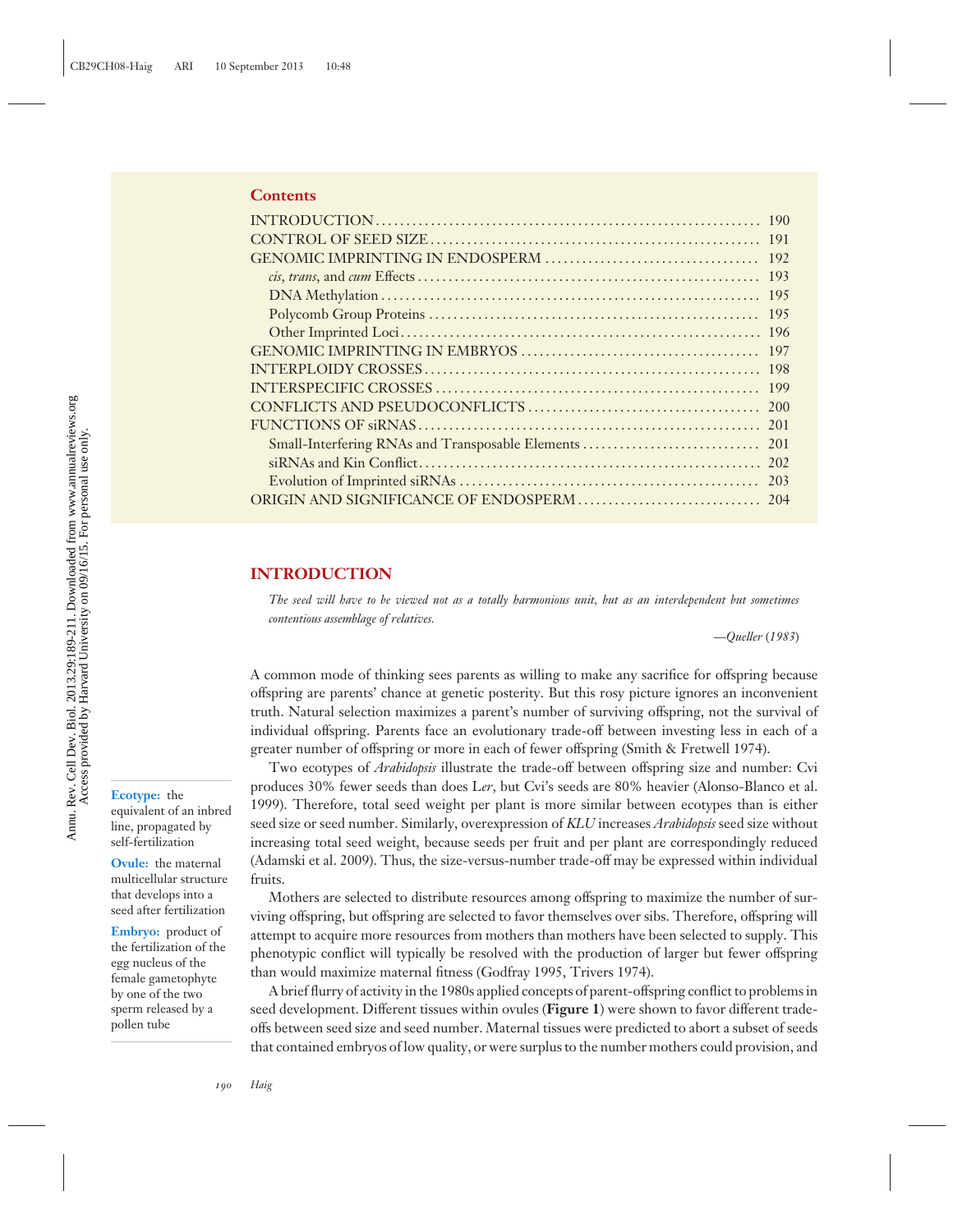#### **a** Ovule (before fertilization) **b** Seed (after fertilization)



#### **Figure 1**

(*a*) Before fertilization, the diploid ovule contains a haploid female gametophyte. A male gametophyte (pollen tube) grows to the ovule and releases two sperm. One sperm nucleus fuses with the egg nucleus to produce a zygote. The other sperm fuses with two haploid nuclei of the central cell to produce a triploid primary endosperm nucleus. (*b*) After fertilization, ovules are known as seeds. A seed consists of a diploid seed coat derived from the maternal integuments, a diploid embryo derived from the zygote, and a triploid endosperm derived from the primary endosperm nucleus. In the figure, a tissue containing *x* maternal genomes and *y* paternal genomes is labeled as *x*m:*y*p. The maternal sporophyte and seed coat are labeled with asterisks (1m∗:1p∗) to indicate that these are maternal and paternal genomes of the generation preceding the embryo and endosperm.

to constrain the growth of seeds that were provisioned. Conversely, filial tissues were predicted to express adaptations to evade abortion and promote seed growth (Haig & Westoby 1988; Queller 1983, 1989; Westoby & Rice 1982).

The unusual genetic makeup of endosperm, triploid with two maternal genomes and one paternal genome (2m:1p), was a particular focus of attention.When endosperm was compared with an embryo, its extra maternal genome was interpreted as reducing filial demands and conferring greater maternal control (Westoby & Rice 1982), whereas, when endosperm was compared with a female gametophyte, its extra paternal genome was interpreted as favoring more aggressive acquisition of resources (Queller 1983). The parental-conflict theory of the evolution of genomic imprinting emerged from consideration of this contrast (Haig & Westoby 1989).

#### **CONTROL OF SEED SIZE**

Genetic data on seed size come mostly from *Arabidopsis* and the major grain cereals. These taxa may be atypical, because parent-offspring conflict should be attenuated in predominantly selffertilizing *Arabidopsis thaliana* (De Jong et al. 2011) and because grain cereals have been subject to intense artificial selection to increase seed yields.

*Arabidopsis* seed volume is determined early, during rapid expansion of the central vacuole of syncytial endosperm. After endosperm cellularizes, the embryo expands, crushing the endosperm and accumulating food reserves, but there is little further increase in seed volume. Thus, seed

**Endosperm:** product of the fertilization of the central cell of the female gametophyte by one of the two sperm released by a pollen tube; the central cell usually contains two haploid nuclei, both of which fuse with the sperm nucleus to form the triploid primary endosperm nucleus

#### **Female**

**gametophyte:** the multicellular haploid plant enclosed within an ovule; fertilization of its egg cell gives rise to an embryo, and fertilization of its central cell gives rise to endosperm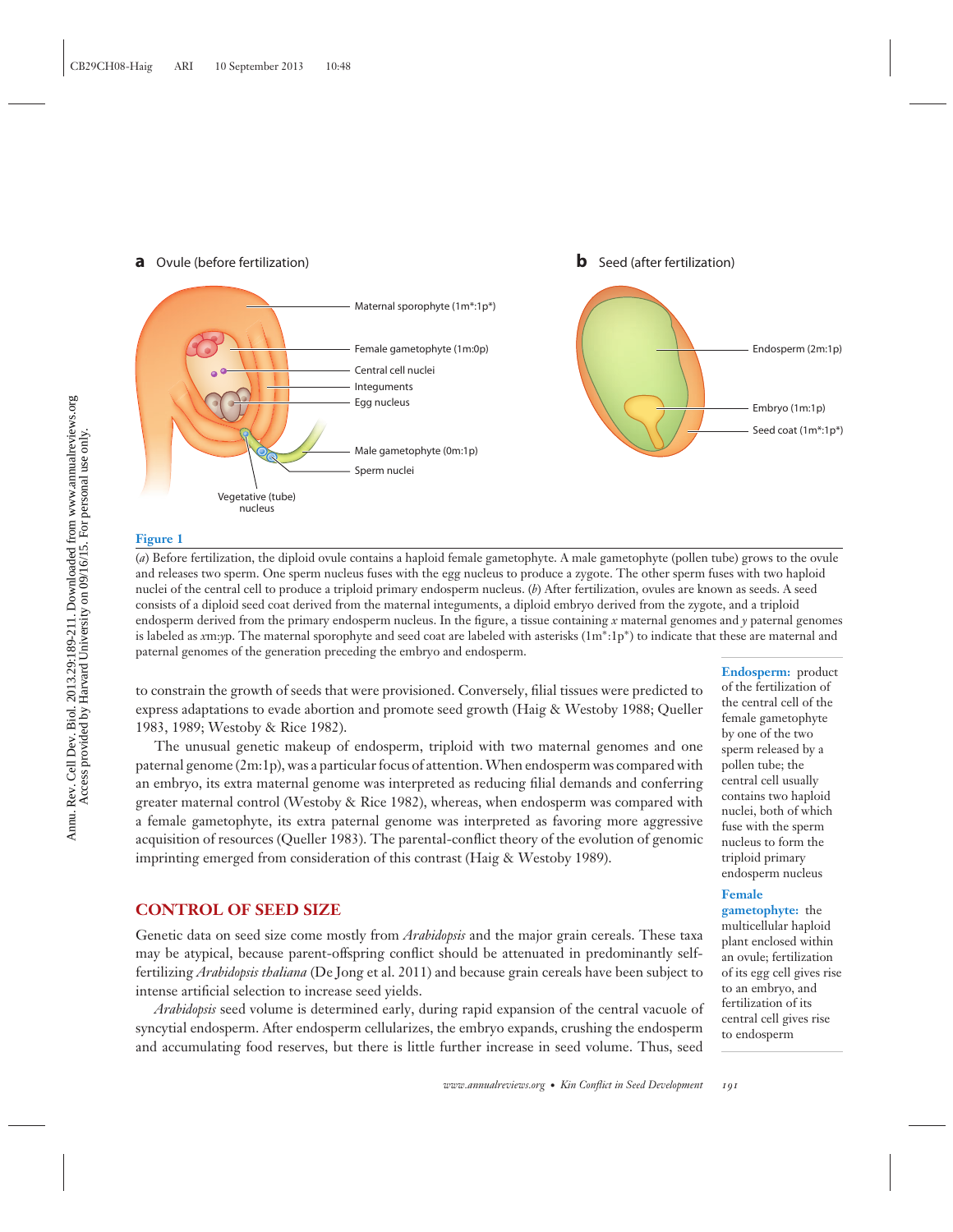**Invertase:** enzyme that catalyzes hydrolysis of sucrose to fructose and glucose

#### **Integument:** a

maternal diploid tissue surrounding an ovule; integuments give rise to the seed coat, and most angiosperms possess an inner and outer integument

#### **Transfer cells:** cells with elaborate wall ingrowths that

dramatically increase the cell membrane's surface area; transfer cells are generally believed to play a role in secretion and/or absorption

**Sporophyte:** the diploid plant that produces haploid spores by meiosis

Annu. Rev. Cell Dev. Biol. 2013.29:189-211. Downloaded from www.annualreviews.org<br>Access provided by Harvard University on 09/16/15. For personal use only. Annu. Rev. Cell Dev. Biol. 2013.29:189-211. Downloaded from www.annualreviews.org Access provided by Harvard University on 09/16/15. For personal use only.

maturation is associated with a rapid early increase in fresh weight, accompanied by a slower, but steady, increase in dry weight (Baud et al. 2002, Brown et al. 1999, Mansfield & Briarty 1992). Seed size in grasses is also determined by early endosperm expansion followed by deposition of food reserves, but, unlike in *Arabidopsis*, embryos remain relatively small, and reserves are deposited in persistent endosperm (Olsen 2004).

During seed expansion of *Brassica napus*, invertase splits sucrose into hexose sugars, doubling osmotic strength. The osmotically driven influx of water is conjectured to facilitate rapid expansion of the central endosperm vacuole (Morley-Smith et al. 2008). In mechanical terms, endosperm turgor exerts tension on integuments, with the stiffness of integument cell walls determining the compression exerted on endosperm. Seed volume would then reflect, in part, how integuments respond to tension and endosperm to compression. *Mn1* encodes the invertase expressed in basal endosperm transfer cells of maize during endosperm expansion (Kang et al. 2010). Loss of *Mn1* activity leads to endosperms with fewer and smaller cells (Vilhar et al. 2002). The causes of growth retardation are unknown, but reduced turgor may contribute.

Endosperm expansion and integument growth interact to determine seed volume. *Arabidopsis* mutations with maternal effects on seed size commonly affect the proliferation or elongation of integument cells (Adamski et al. 2009, FitzGerald et al. 2008, Garcia et al. 2005, Hughes et al. 2008, Li et al. 2008, Ohto et al. 2009, Schruff et al. 2006), whereas mutations with filial effects on seed size commonly affect the timing of endosperm cellularization (Garcia et al. 2003, Kang et al. 2008, Luo et al. 2005, Wang et al. 2010, Zhou et al. 2009).

Endosperm and integument growth are coupled. Maternal *ttg2* mutations cause reduced elongation of integuments and, as a filial response, precocious cellularization of endosperm, whereas filial *haiku* mutations cause reduced proliferation of endosperm and, as a maternal response, reduced elongation of integuments (Berger et al. 2006, Garcia et al. 2005). The emerging picture, of maternal constraints on filial growth, is broadly consistent with kin-conflict theory (Queller 1983, Westoby & Rice 1982).

#### **GENOMIC IMPRINTING IN ENDOSPERM**

The genetic basis of parent-offspring conflict is subtle. If a sporophyte is heterozygous for alleles at a locus expressed in integuments, then all ovules will exhibit the same pattern of expression, independent of which allele is inherited by the enclosed filial tissues. However, if the locus is expressed in filial tissues (female gametophytes, embryos, or endosperms), then the effects of maternal alleles will segregate among ovules depending on which allele a particular tissue inherits. Therefore, maternal alleles expressed in sporophytic tissues are selected to maximize the aggregate fitness of all embryos, whereas maternal alleles expressed in filial tissues are selected to favor embryos with their copies over embryos without. A similar argument applies to paternal alleles expressed in filial tissues, but with a twist. Filial tissues of different seeds on a maternal sporophyte are less likely to share genes of paternal origin (patrigenes) than genes of maternal origin (matrigenes) when mothers produce offspring with multiple fathers. Therefore, patrigenes favor larger seeds than do matrigenes because competition among patrigenes is less constrained by costs to sibs (Haig & Westoby 1989; the matrigene/patrigene terminology was proposed by Queller 2003).

Maternal genes (expressed in maternal sporophytes) and matrigenes (expressed in filial tissues) are subject to different selective forces because alleles segregate at meiosis. Paternal genes (expressed in fathers) and patrigenes (expressed in filial tissues) similarly favor different outcomes. Parental conflict is a convenient label, but it is a misnomer if interpreted to mean that conflict between matrigenes and patrigenes is the same as conflict between maternal and paternal genes.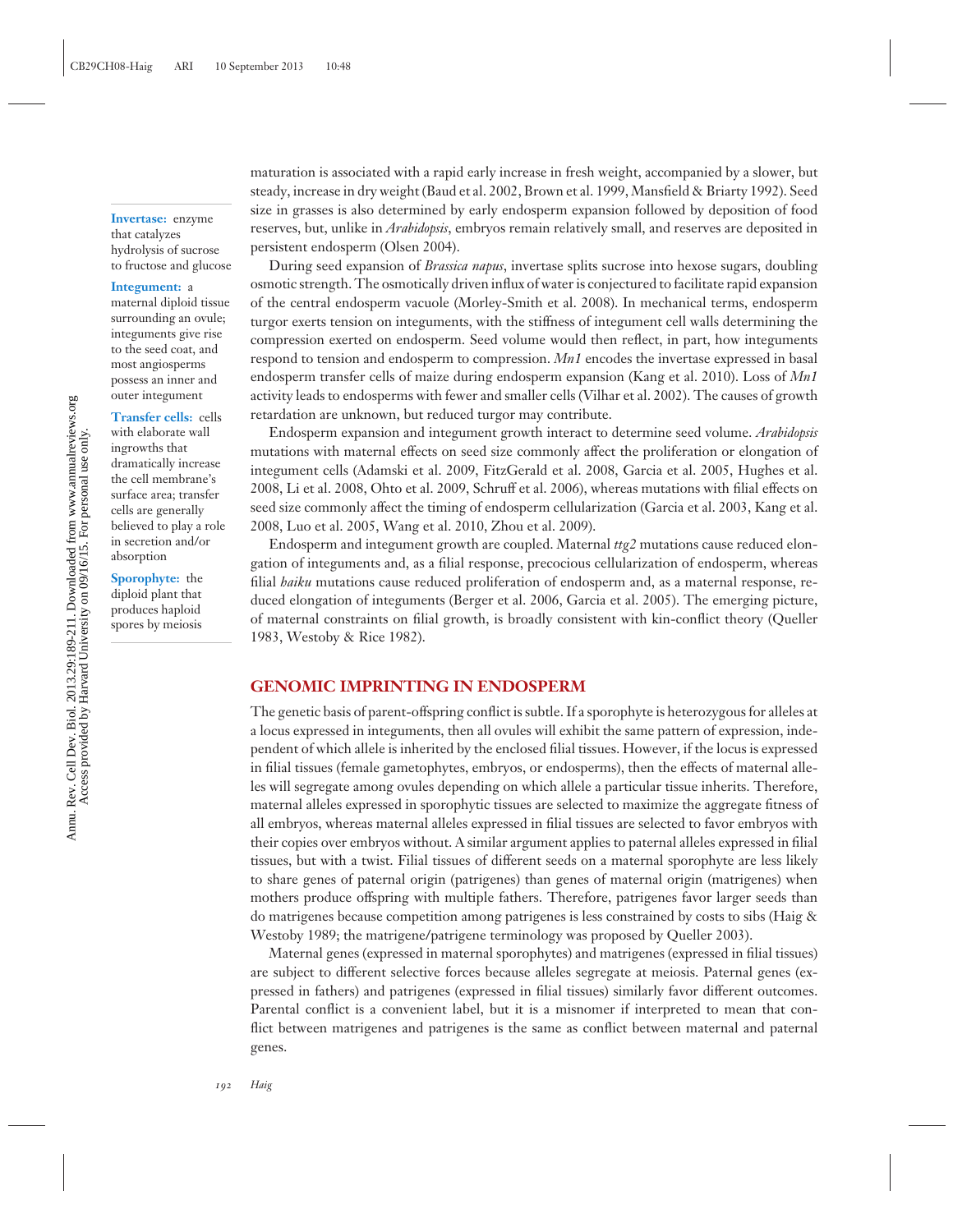Matrigenes descend from an allele present in a megaspore and benefit from the same outcomes, whether expressed in female gametophytes before fertilization or from maternally derived copies in embryos or endosperms after fertilization. Patrigenes descend from an allele present in a microspore and benefit from the same outcomes, whether expressed in male gametophytes or from paternally derived copies in embryos or endosperms. A gametophytic effect could be explained by persistence of transcripts from before fertilization or by parent-specific expression after fertilization (Curtis & Grossniklaus 2008). This makes a big difference if one's interest is mechanism, but it makes no difference if one's interest is function. It is the same gene with the same interests, whether it is transcribed in female gametophytes before fertilization or from maternally derived copies after fertilization. Kin-conflict theory distinguishes between gene expression before and after meiosis but not between gametophytic expression before fertilization and imprinted expression after fertilization.

Whether matrigenes and patrigenes pursue divergent goals in embryos and endosperms depends on genomic imprinting. Imprinted expression allows a gene to adopt different matrigenic and patrigenic roles, whereas unimprinted expression forces an evolutionary compromise. Kin-conflict theory predicts that maternally expressed genes (MEGs) should reduce filial demands on mothers, whereas paternally expressed genes (PEGs) should increase filial demands, with the effects of unimprinted genes falling somewhere in the middle (Haig & Westoby 1989, 1991). In a completely self-fertilizing plant, matrigenes, patrigenes, and parental genes favor the same seed size.

#### *cis***,** *trans***, and** *cum* **Effects**

Gene expression is commonly viewed as jointly determined by *cis* effects, intrinsic to an expressed sequence's haplotype, and *trans* effects, exerted by the products of other genes (**Figure 2**). Epigenetic modifications in *cis* and in *trans* are subject to different selective forces when meiosis intervenes between the establishment of a heritable modification and its effect on gene expression. Suppose a parent is heterozygous for alleles at a locus that modifies imprints in *cis*. An imprint's effect on gene expression will be experienced only by offspring who inherit the allele responsible for the imprint. Therefore, epigenetic effects in *cis* will evolve to favor offspring who inherit the allele responsible for an effect at the expense of siblings who inherit alternative alleles (**Figure 3***a*).



#### **Figure 2**

Expression of *A* is determined by a mixture of *cis*, *trans*, and *cum* effects. *cis* effects are mediated by linked sites on the same chromosome and therefore affect only the linked copy of *A*. *trans* effects are mediated by gene products (proteins or noncoding RNAs) and affect copies of *A* on all homologous chromosomes. A *cum* effect is an effect of *A* on its own copies on other chromosomes.

#### **Megaspore:**

a product of female meiosis; megaspores produce female gametophytes by mitosis

#### **Microspore:**

a product of male meiosis; microspores produce male gametophytes (pollen) by mitosis

**Function:** "function of X" is used in this review as shorthand for "reason why natural selection favors and maintains X"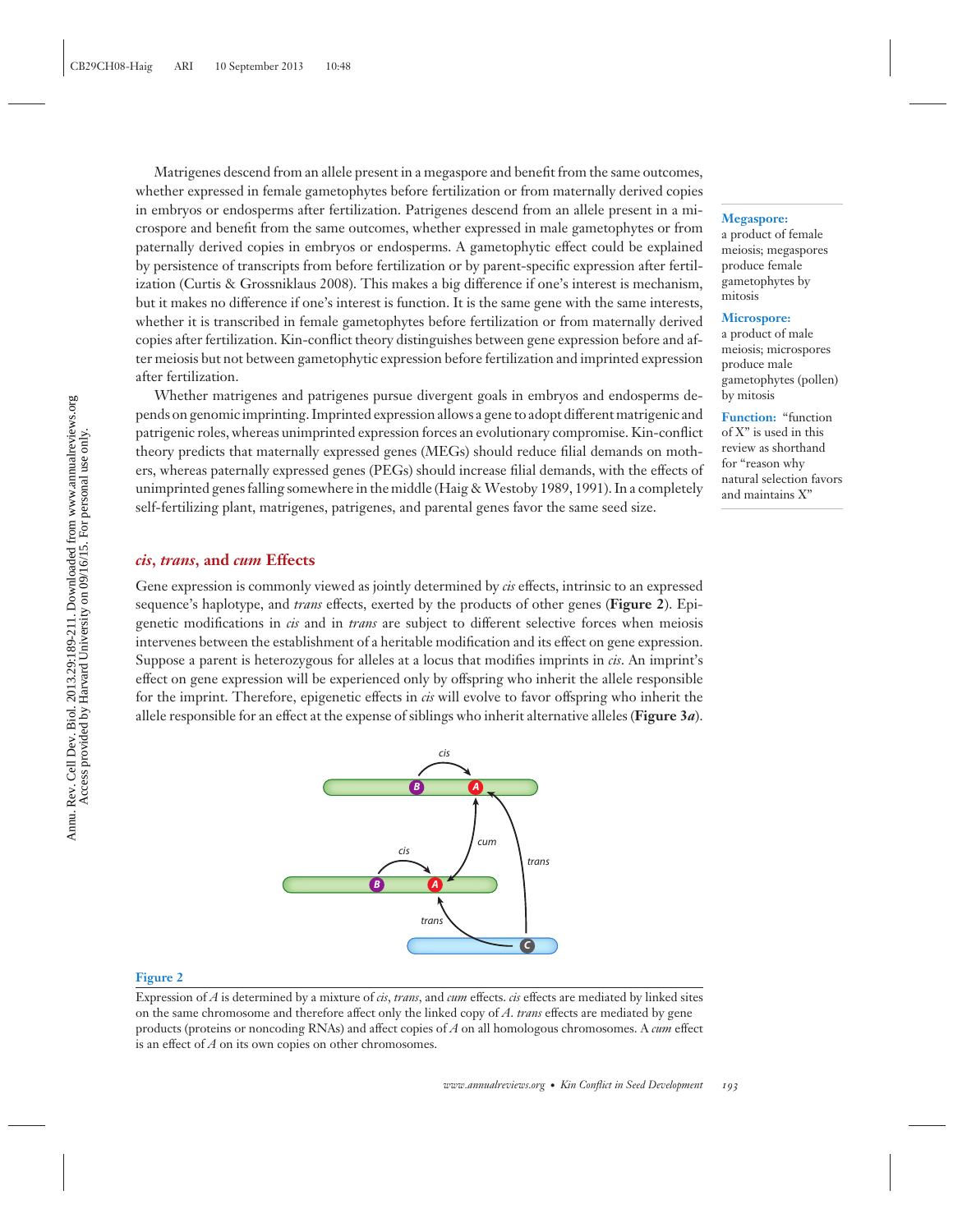

#### **Figure 3**

(*a*) A modifier ( *purple*) causes an epigenetic modification (*red* ) in *cis*. The modifier and modification are inherited by the same set of offspring. (*b*) A modifier ( *purple*) causes an epigenetic modification (*red* ) in *trans*. Offspring with and without the modifier inherit the modification. (*c*) A modifier ( *purple*) causes an allele-specific epigenetic modification (*red* ) in *trans*. The modifier and modification segregate independently to offspring.

Suppose, instead, that the parent is heterozygous at a *trans*-acting locus that modifies imprints on both alleles at a second locus that is expressed in offspring. All of the parent's offspring will exhibit the same pattern of expression, independent of which allele at the *trans*-acting locus a particular offspring inherits (**Figure 3***b*). If, however, alleles at the imprinted locus are differentially modified by the *trans*-acting locus, then these *cis* effects will segregate among offspring independently of alleles at the *trans*-acting locus (**Figure 3***c*; assuming the loci are unlinked). In either case, *trans*-acting loci will evolve to favor parental interests.

Mammals establish imprints through *trans*-acting genes expressed in parental germ cells before meiosis. Therefore, conflict is possible between imprinting genes expressed in parents and imprinted genes expressed in offspring, with imprinted loci selected to reinterpret in *cis* parental instructions received in *trans*. Conflict similarly exists between imprinted and unimprinted loci expressed in offspring (Burt & Trivers 1998). For these reasons, natural selection at imprinted loci is expected to favor *cis* control. This may explain why imprinted loci in mammals often occur in *cis*-regulated clusters (Verona et al. 2003).

Angiosperms establish imprints in haploid gametophytes after meiosis. Therefore, *trans* effects of an imprinting locus are experienced by single alleles at imprinted loci. Conflict is absent because imprintor and imprintee are inherited by the same set of offspring. Therefore, natural selection does not favor *cis* over *trans* control at imprinted loci. This may explain why mammal-like clusters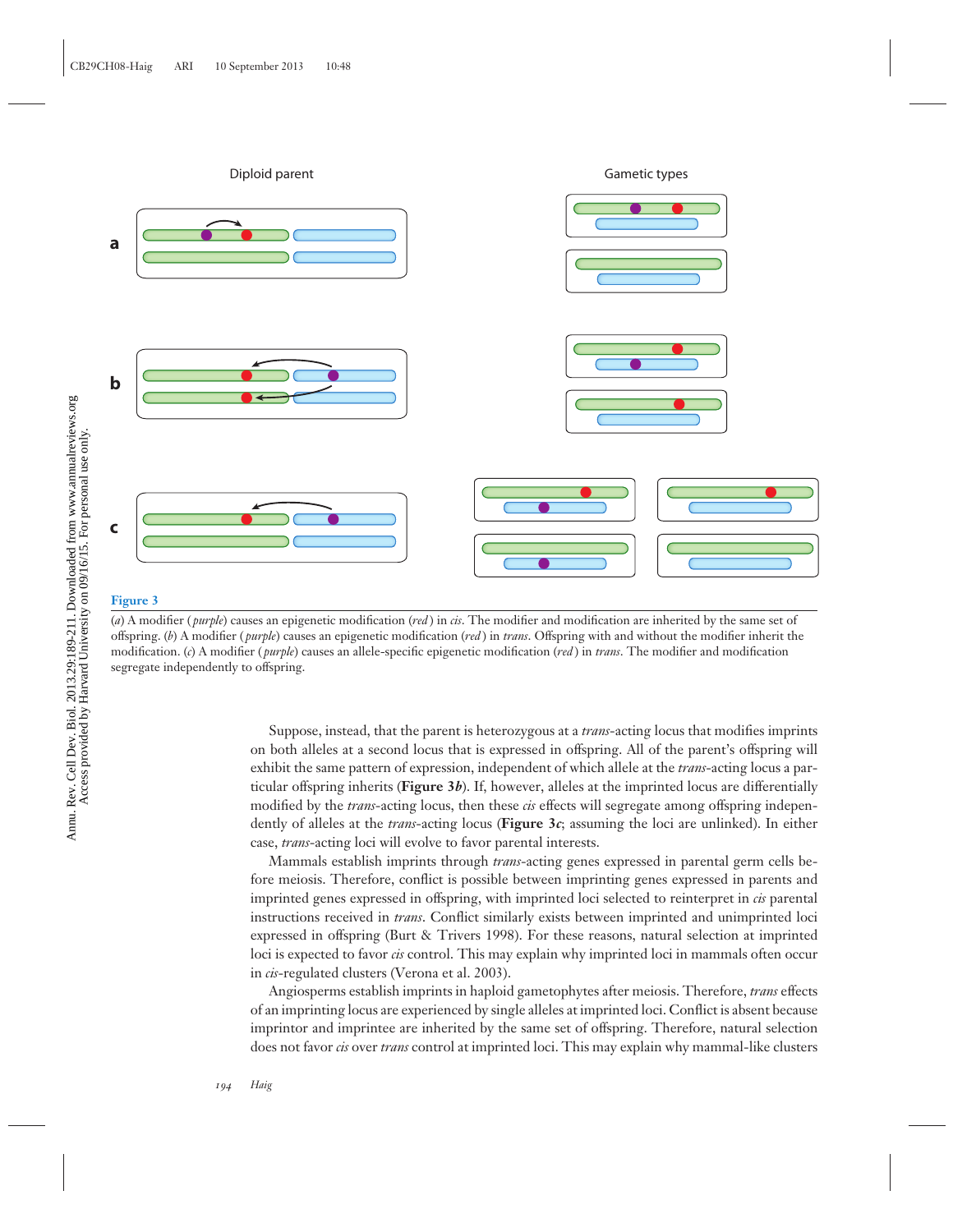of imprinted loci have not been found in plants (Luo et al. 2011, Wolff et al. 2011; but see Zhang et al. 2011).

A third set of effects are subject to different selective forces from *cis* and *trans* effects. I will call these *cum* effects, for want of a better Latin preposition. A *cum* effect, or "*trans*-homolog interaction" (Hollick 2012), is an effect of a sequence on the expression of another copy of the same sequence (**Figure 2**). Genes with *cum* effects can respond to their own dosage and detect whether their copies are inherited from the other parent, which creates opportunities for collusion between matrigenic and patrigenic alleles. Processes by which genes recognize their own copies have been called green beard effects, after a genetically encoded tag (the eponymous green beard) that allows altruists to recognize and cooperate with each other (Haig 1996, West & Gardner 2010). Newly arisen *cum* effects can function as intragenomic green beards, although the reliability of self-recognition decays as mutation creates variants that retain the tag but are no longer self. Existing models of kin conflict during seed development have not considered *cum* effects.

#### **DNA Methylation**

Maternally derived genomes of *Arabidopsis* endosperm are extensively demethylated relative to the paternally derived genome of endosperm and the genomes of embryos and vegetative cells (Gehring et al. 2009, Hsieh et al. 2009). Differential methylation is established by coordinated expression of *DME*, a gene that encodes a DNA demethylase, and *MET1*, a gene that encodes a DNA methyltransferase. *DME* is expressed in central cells but in neither sperm nor endosperm (Choi et al. 2002, Gehring et al. 2006, Schoft et al. 2011). *MET1* is expressed in sperm but not in central cells ( Jullien et al. 2012, Xiao et al. 2006). Therefore, at the time of fertilization, central cells are relatively demethylated, whereas sperm are relatively methylated, and this difference between maternal and paternal genomes is maintained after fertilization (Köhler et al. 2012). The methylated paternal genome and demethylated maternal genomes of *Arabidopsis* endosperm contrast with the methylated maternal genome and demethylated paternal genome of mouse zygotes (Wu & Zhang 2012).

*DME* is expressed in central cells but not in sperm cells, whereas *MET1* is expressed in sperm cells but not in central cells. Therefore, kin-conflict theory predicts *DME* should reduce endosperm proliferation, whereas *MET1* should promote endosperm growth. Consistent with these predictions, seeds with maternal *dme* mutations have enlarged endosperm (Choi et al. 2002), whereas seeds with paternal *met1* mutations produce small, precociously cellularized endosperm (Xiao et al. 2006). A simple story in which *DME* and *MET1* combine to establish different epigenetic states of maternal and paternal chromosomes cannot explain all imprinting in *Arabidopsis* endosperm, because imprinted expression of *MEA* and a large class of small-interfering RNAs (siRNAs) is maintained in the presence of maternal *dme* and paternal *met1* mutations (Mosher et al. 2011, Wöhrmann et al. 2012). Rice endosperm does not undergo global demethylation, nor have orthologs of *DME* been detected in the genomes of rice or other monocots (Zemach et al. 2010). Differentially methylated regions of maize endosperm are maternally hypomethylated and paternally methylated, but differential methylation is more localized than in *Arabidopsis* (Lauria et al. 2004).

#### **Polycomb Group Proteins**

Polycomb repressive complex 2 (PRC2) catalyzes trimethylation of lysine 27 residues on histone H3. H3K27me3 is frequently associated with transcriptional repression of associated DNA. Three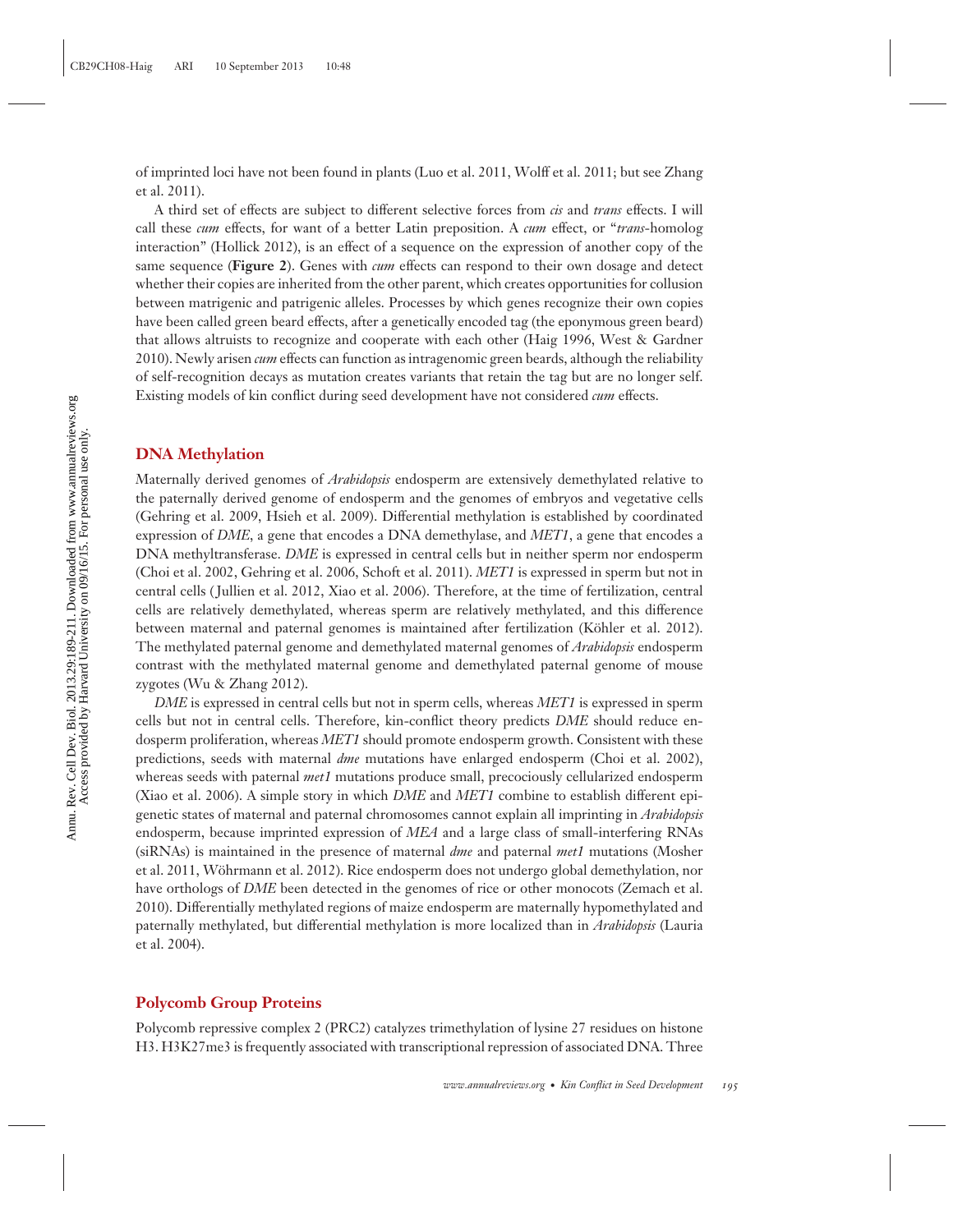subunits of PRC2 (MEA, FIS2, and FIE) exhibit matrigenic expression in *Arabidopsis* endosperm (Rodrigues et al. 2010).

*MEA* is expressed in female gametophytes and from maternally derived alleles in postfertilization endosperm (Vielle-Calzada et al. 1999). A 200-bp sequence is necessary and sufficient for imprinted expression of *MEA* (Wöhrmann et al. 2012). MEA protein binds directly to *MEA* promoters and reduces transcription of maternal *MEA* alleles in endosperm. As a consequence of the absence of functional MEA, *mea* mutations are associated with dramatic upregulation of their own mRNA (Baroux et al. 2006). MEA also acts as part of PRC2 to repress paternal *MEA* transcription in endosperm (Gehring et al. 2006, Jullien et al. 2006).

*FIS2* is expressed in central cells before fertilization and from maternally derived alleles in endosperm after fertilization (Luo et al. 2000). Therefore, *FIS2* and *MEA* have similar patterns of expression, but, unlike *MEA*, imprinting of *FIS2* depends on DNA methylation ( Jullien et al. 2006). *FIE* is expressed exclusively from maternal alleles in early endosperm but from maternal and paternal alleles in later endosperm (Luo et al. 2000, Yadegari et al. 2000). Despite this phase of biallelic expression, patrigenic *FIE* does not rescue the endosperm overproliferation and seed abortion caused by matrigenic *fie* mutations (Vinkenoog et al. 2000). *fie* mutations are associated with reduced accumulation of their own transcripts, in contrast to the effects of *mea* mutations that increase *mea* transcripts (Baroux et al. 2006). Patrigenic *fie* mutations cause patrigenic expression of *MEA* in endosperm ( Jullien et al. 2006).

Seeds with matrigenic *mea*, *fis2*, or *fie* mutations initiate endosperm development without fertilization (Chaudhury et al. 1997; Luo et al. 1999, 2000) and exhibit prolonged proliferation and delayed cellularization of endosperm if central cells are fertilized (Grossniklaus et al. 1998, Guitton & Berger 2011, Kiyosue et al. 1999, Kohler & Makarevich 2006). Thus, wild-type PRC2 ¨ prevents endosperm proliferation before fertilization and accelerates differentiation of endosperm after fertilization (Ingouff et al. 2005b). These functions are consistent with predictions that MEGs will be associated with restraints on endosperm growth.

PRC2 genes of *Arabidopsis* and grasses lack one-to-one correspondence because of a complex history of gene duplication. The genomes of rice and maize lack obvious orthologs of *MEA* and *FIS2* (Chen et al. 2009, Spillane et al. 2007) but possess two *FIE*-related genes, at least one of which is maternally expressed in endosperm (Danilevskaya et al. 2003, Dickinson et al. 2012, Luo et al. 2009, Springer et al. 2002). Unlike *fie* mutations in *Arabidopsis*, disruption of *FIE1* in rice does not cause endosperm to develop without fertilization (Luo et al. 2009). Thus, the expression and function of imprinted genes are not conserved.

Three papers on molecular evolution of *MEA* collectively found stronger selection for new variants in outcrossing *A. lyrata* than in self-fertilizing *A. thaliana*, with evidence of balancing selection at the *MEA* promoter of *A. lyrata* (Kawabe et al. 2007, Miyake et al. 2009, Spillane et al. 2007). McVean & Hurst (1997) claimed the kin-conflict hypothesis entails an evolutionary arms race that should leave a signature of accelerated evolution in the sequence of imprinted genes. However, an explicit model of the joint evolution of oppositely imprinted loci with antagonistic effects found a stable equilibrium at which there was no further change in expression levels (Wilkins & Haig 2001). Red Queen dynamics (running as fast as you can to stay in place) are not an inevitable outcome of kin conflict.

#### **Other Imprinted Loci**

Deep sequencing of mRNA from reciprocal crosses between divergent strains of *Arabidopsis* (Gehring et al. 2011, Hsieh et al. 2011, Wolff et al. 2011), rice (Luo et al. 2011), and maize (Waters et al. 2011, Zhang et al. 2011) has identified numerous loci preferentially expressed from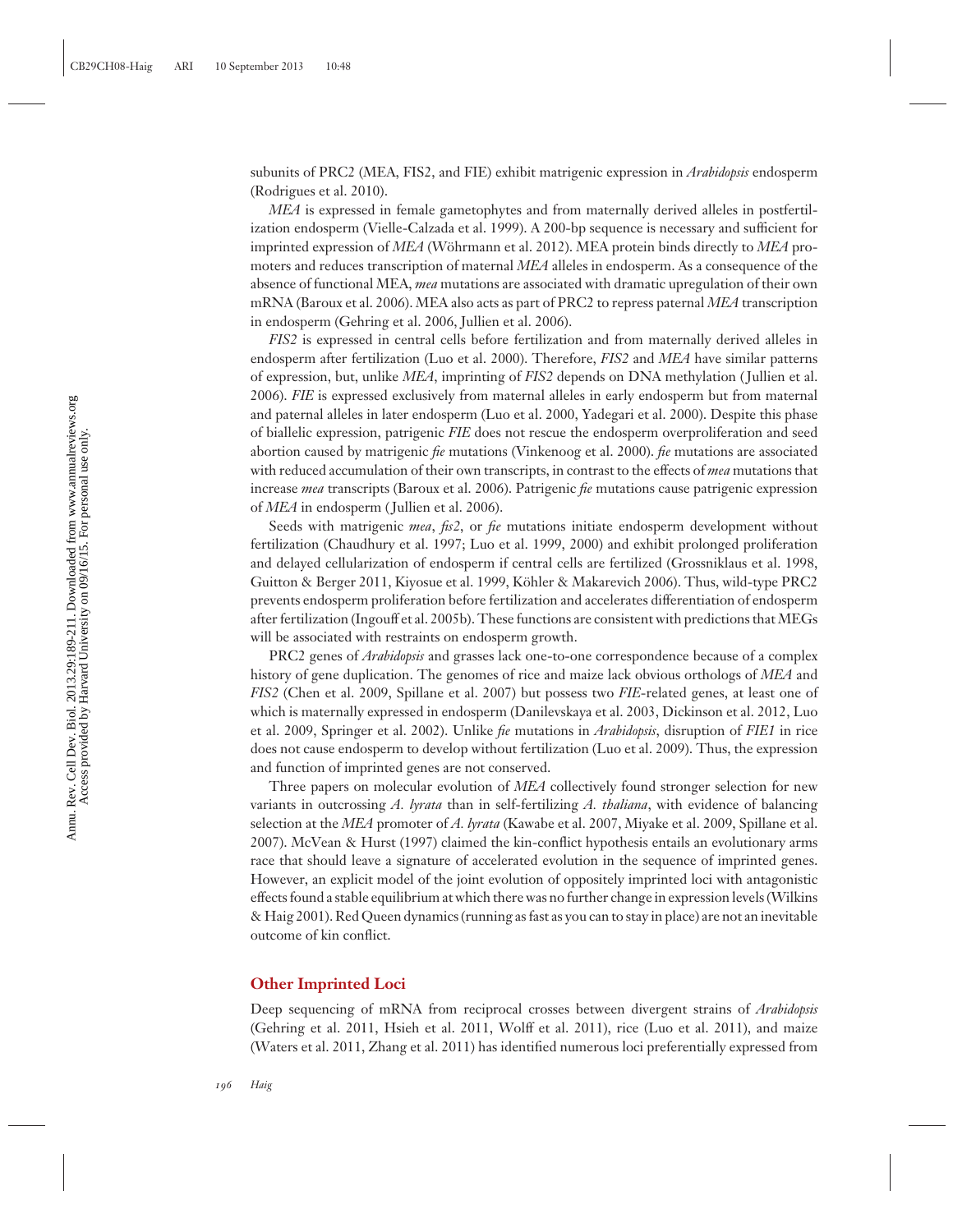maternal or paternal alleles during seed development. These screens have substantially increased the number of candidate imprinted loci. Lists from different screens, even within the same species, show minimal overlap (Pignatta & Gehring 2012).

Little is known about the phenotypic effects of most imprinted genes. *FWA* and *AGL36*, for example, are MEGs expressed in endosperm, but their loss of function lacks an obvious phenotype in endosperm (Kinoshita et al. 2004, Lippman et al. 2004, Shirzadi et al. 2011). Therefore, whether these genes' functions support the kin-conflict hypothesis cannot be evaluated. Three imprinted loci with endosperm phenotypes are considered below. *PHE1* (*Arabidopsis*) is a PEG that exhibits a phenotype consistent with the kin-conflict hypothesis. *FH5* (*Arabidopsis*) and *Meg1* (maize) are MEGs whose phenotypes have been considered to be inconsistent with the hypothesis.

*PHE1* is expressed from paternal alleles in syncytial endosperm. Maternal alleles are normally repressed by PRC2 but are reactivated in *mea* endosperms (Köhler et al. 2005; Makarevich et al. 2006, 2008; Villar et al. 2009). *mea* seeds abort after prolonged nuclear proliferation of endosperm, but this phenotype is partially rescued by reduced expression of *PHE1*. The rescued seeds are larger than normal (Köhler et al. 2003). These data are compatible with a model in which paternally expressed *PHE1* promotes nuclear proliferation in endosperm and larger seed size, but its expression is attenuated by maternally expressed *MEA* (Schubert & Goodrich 2003). Another MEG (*At1g59930*) encodes a truncated PHE1-related protein that may act as a PHE1 antagonist (Hsieh et al. 2011).

*FH5* is expressed from maternal alleles in chalazal endosperm (FitzGerald et al. 2009) with cellularization delayed in *fh5* seeds (Ingouff et al. 2005a). This phenotype has been interpreted as contradicting the kin-conflict hypothesis ( Jullien & Berger 2010) but appears consistent with a model in which conflict is mediated by antagonism between endosperm proliferation (promoted by PEGs such as *PHE1*) and differentiation (promoted by MEGs such as *FH5*).

*Meg1* is expressed from maternal alleles in just-cellularized endosperm but from both alleles at later stages of development (Gutiérrez-Marcos et al. 2004). Its expression is necessary and sufficient for formation of endosperm transfer cells. Knockdown of *Meg1* is associated with reduced seed weight, whereas increased *Meg1* is associated with a dosage-sensitive increase in seed weight (Costa et al. 2012). Therefore, *Meg1* has been considered to contradict the parental-conflict hypothesis (Ikeda 2012, Jiang & Köhler 2012, Li & Berger 2012).

Effects of *Meg1* during the early phase of imprinted expression and the later phase of biallelic expression are entangled in Costa et al.'s (2012) study. Significantly, imprinted *Meg1* transgenes increase seed weight when inherited from fathers. Thus, at least some of *Meg1*'s effects on seed weight result from its biallelic expression, but the parental-conflict hypothesis addresses only effects of imprinted expression. Differentiation of transfer cells is determined early in syncytial development (Costa et al. 2003). Therefore, the hypothesis must address this aspect of phenotype. Imprinted expression of *Meg1* could be viewed as another expression of tension between MEGpromoted differentiation and PEG-promoted proliferation. This interpretation remains to be tested.

#### **GENOMIC IMPRINTING IN EMBRYOS**

Kin-conflict theory predicts imprinting of genes in endosperm but is equivocal about imprinting of genes in embryos. Seed volume is determined by maternal-endosperm interactions before food reserves are deposited, but the metabolic load on mothers, and competition among sibs, may be influenced by sink strengths during the filling phase. Whether embryos are passive observers or active participants in conflict over seed weight will depend on details of seed development and physiology.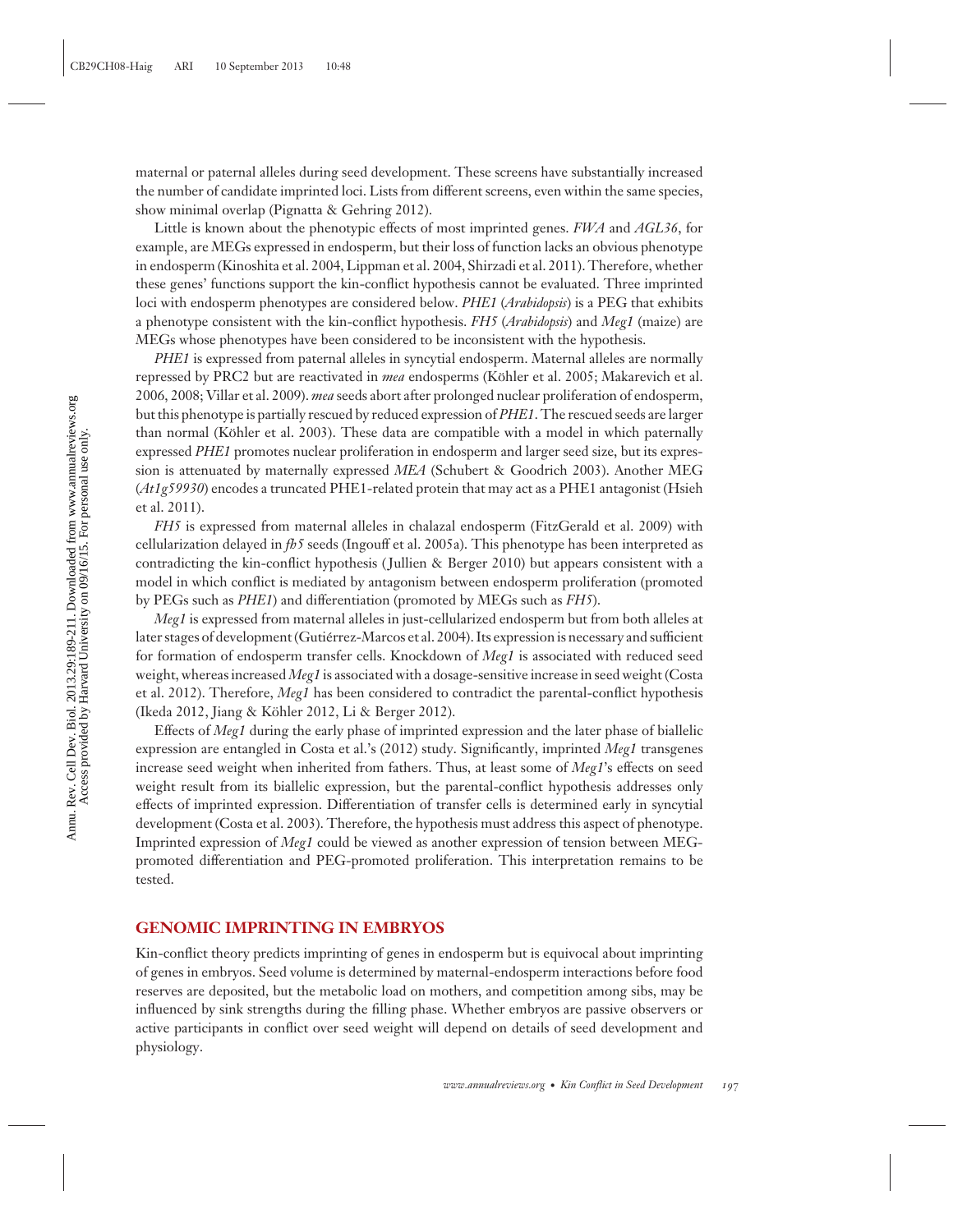A screen for imprinted loci in rice identified 262 candidates in endosperm but only three in embryos (Luo et al. 2011). Similar studies in maize (Waters et al. 2011) and *Arabidopsis* (Gehring et al. 2011) detected few imprinted genes in embryos. One gene (*mee1*) has been shown to be maternally expressed in early embryos and endosperm of maize (Jahnke & Scholten 2009).

The paternal genome of *Arabidopsis* embryos is variously reported to be inactive during early embryogenesis (Autran et al. 2011) or to be active in two-celled embryos (Nodine & Bartel 2012). The latter report found little carryover of mRNA from gametophytes in early embryos but detected 77 transcripts with significant matrigenic bias and 44 transcripts with significant patrigenic bias, which suggests short-lived imprinting effects.

*SSP* mRNAs carried by *Arabidopsis* sperm are translated in zygotes and regulate the first asymmetric cell division that establishes apical (embryo) and basal (suspensor) cell fates (Bayer et al. 2009). *SSP* acquired its current function sometime after a whole-genome duplication in an ancestor of the Brassicaceae (Liu & Adams 2010). mRNAs transcribed in male gametophytes and delivered to zygotes via sperm are subject to the same selective forces as PEGs transcribed in embryos after fertilization.

#### **INTERPLOIDY CROSSES**

Failure of crosses between diploids (2*x*) and their own autotetraploids (4*x*) posed a puzzle for plant breeders. Viable seed was produced when diploids were crossed with diploids (embryo 2*x*, endosperm 3*x*) or tetraploids with tetraploids (embryo 4*x*, endosperm 6*x*), but endosperm development was grossly perturbed when diploids were crossed with tetraploids. Embryos from interploidy crosses were triploid (3*x*), intermediate between viable 2*x* and 4*x* embryos, and endosperms were 4*x* or 5*x*, intermediate between viable 3*x* and 6*x* endosperms. So why did the crosses fail? Various hypotheses to explain triploid block invoked requirements for particular ploidy ratios of seed coat, embryo, and endosperm, but these hypotheses were ad hoc attempts to fit the data without theoretical reasons why ploidy ratios should make a difference (Haig & Westoby 1991).

An elegant study in maize solved this puzzle by showing that normal endosperm development requires two maternal genomes for each paternal genome. Central cells of *ig* female gametophytes contain variable numbers of supernumerary nuclei. Fertilization of *ig* central cells by 1*x* or 2*x* pollen creates endosperms with a range of maternal and paternal ploidies. Most combinations abort. Normal endosperms are either 3*x* with two maternal and one paternal genome (2m:1p) or 6*x* (4m:2p). Significantly, 6*x* endosperms abort (5m:1p) or are well formed (4m:2p), depending on the parental-genome ratio (Lin 1984).

Haig & Westoby (1991) proposed that seed phenotypes in crosses between 2*x* and 4*x* parents were explicable in terms of antagonistic actions of maternal and paternal genomes, with MEGs restraining and PEGs promoting endosperm growth. When mothers are 4*x* and fathers 2*x*, endosperms are 5*x* (4m:1p) and seeds are typically small with prematurely cellularized endosperm. The authors called this maternal excess. In the reciprocal cross, endosperms are 4*x* and seeds are often full-sized but shriveled because endosperm fails to cellularize. The authors called this paternal excess.

Viable seeds are produced in interploidy crosses involving *Arabidopsis* accessions L*er* and C24 (Scott et al. 1998). Seeds with 4m:1p endosperms are lighter than normal, with slow mitosis in endosperm, whereas seeds with 2m:2p endosperms are heavier than normal, with accelerated endosperm mitosis. A plausible explanation for why 2m:2p endosperms are viable in *A. thaliana*, but nonviable in outcrossing relatives of *Arabidopsis* (Stoute et al. 2012) and most other species, is that conflict between matrigenes and patrigenes is attenuated in *A. thaliana* because of high rates of self-fertilization (Scott et al. 1998). In this view, imbalance in 2m:2p endosperms of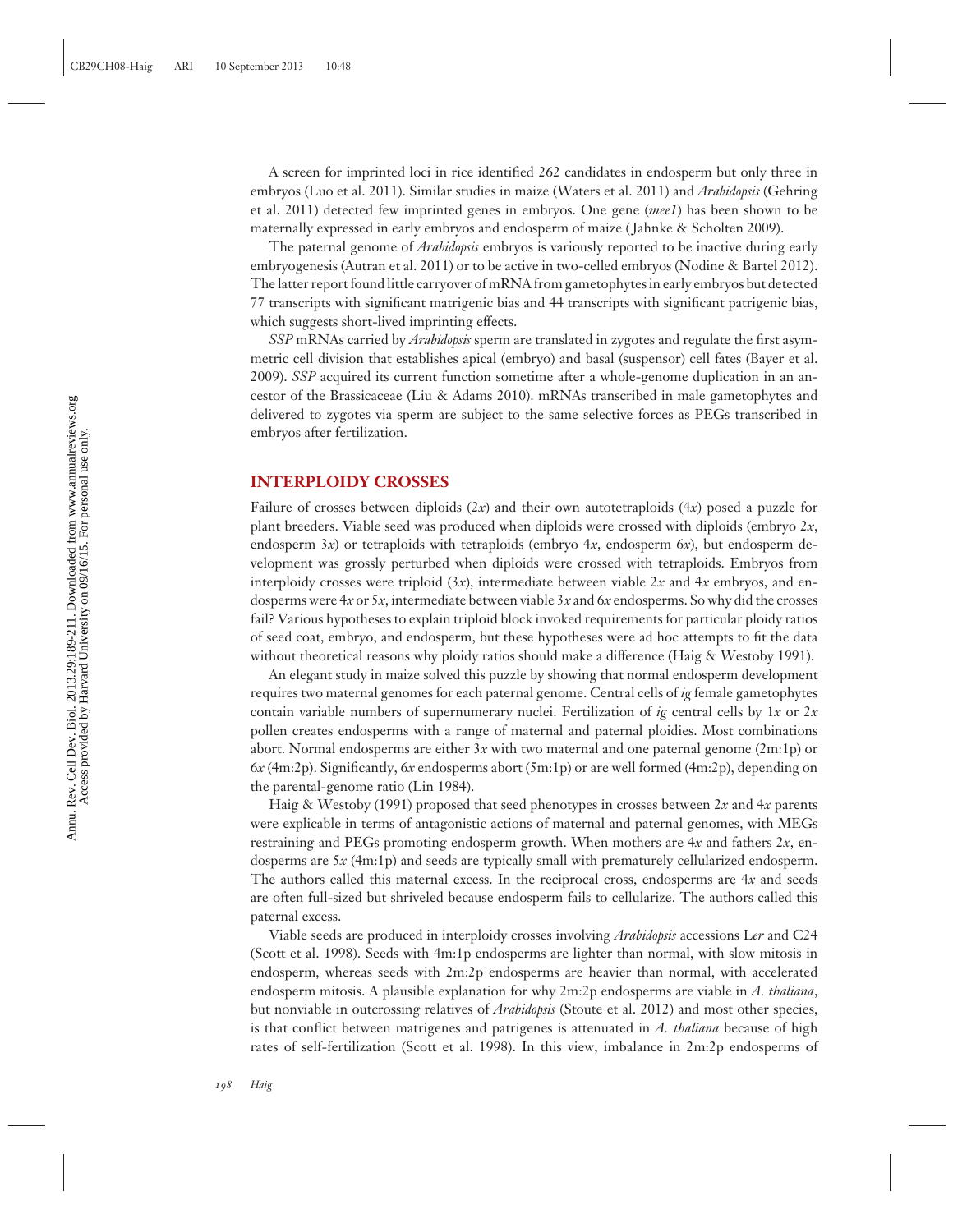outcrossing species causes seed abortion, but the underlying growth enhancement of paternal excess is uncovered in self-fertilizing *Arabidopsis*, where imbalance is less severe.

Maternal sporophytic factors contribute to seed abortion in interploidy crosses. Fewer plump seeds are produced in interploidy crosses by using 4*x* Col rather than 4*x* L*er* as father (paternal effect) and 2*x* Col rather than 2*x* L*er* as mother (maternal effect). Recombinant inbred lines between Col and L*er* mapped the maternal effect to a quantitative trait locus containing *TTG2*. Seed lethality in crosses with 4*x* Col fathers was rescued if 2*x* mothers were *ttg2* homozygotes (Dilkes et al. 2008).

Most seeds abort in interploidy crosses in maize; 2m:2p endosperms show prolonged proliferation with delayed onset of endoreduplication and fail to form a transfer cell layer (Charlton et al. 1995, Leblanc et al. 2002, Pennington et al. 2008), and 4m:1p endosperms show reduced mitotic proliferation with premature onset of endoreduplication (Leblanc et al. 2002, Pennington et al. 2008). Maternal excess causes early silencing of genes associated with endosperm proliferation and early activation of genes associated with grain filling. Paternal excess has opposite effects (Li & Dickinson 2010).

These studies suggest that maternal genomes of endosperm promote early differentiation with foreshortened nuclear proliferation and that paternal genomes promote delayed differentiation with prolonged nuclear proliferation. Thus, the marginal effect of matrigenic expression would be to reduce seed size, and the marginal effect of patrigenic expression would be to increase seed size. These effects are sometimes obscured by abortion of seeds with strongly perturbed development. Factors expressed in sporophytic tissues, with balanced maternal-to-paternal ratios, contribute to failure of seeds with imbalanced ratios in filial tissues.

#### **INTERSPECIFIC CROSSES**

Failure of crosses between species sometimes resembles failure of crosses between different ploidies within species, with features of maternal excess observed in one direction of a cross and features of paternal excess in the reciprocal cross (Bushell et al. 2003, Gutierrez-Marcos et al. 2003, Johnston ´ et al. 1980, Köhler & Kradolfer 2011). Success or failure of crosses between Avena species could be predicted by assigning each parent an activating value (AV) for its sperm nuclei and an equal response value (RV) for each nucleus of the central cell (Nishiyama & Yabuno 1978, 1979). Species with similar AVs crossed readily, but development was perturbed in crosses between species with markedly different AVs. Normal endosperm development required an activation index  $(AI)$  = AV/2RV in the range of 0.3 to 0.8; seeds were small and unviable if the AI was less than 0.2 and small but viable for AIs between 0.2 and 0.3, but they were shriveled and empty for AIs greater than 0.8.

A similar scheme was proposed to explain crosses between *Solanum* species. Each species was assigned an endosperm balance number (EBN) determined by its behavior in crosses to a reference species. Normal endosperm required a 2:1 ratio of maternal to paternal EBNs ( Johnston et al. 1980). Failed crosses could sometimes be rescued by changing the ploidy of one of the parents to bring the ratio closer to 2:1 ( Johnston & Hanneman 1982).

Haig & Westoby (1991) proposed that divergent expression of imprinted genes between species can result in developmental incompatibilities in hybrid endosperm, because the balance of maternal and paternal products is perturbed. If divergence at multiple loci were haphazard, then increasing the ploidy of one parent might correct the ratio of products for some loci but exacerbate the problem at other loci. Therefore, we were puzzled why crossing behavior could be summarized by a single number (EBN or AI). Such indices suggested the effects of multiple imprinted loci aligned on a single developmental axis.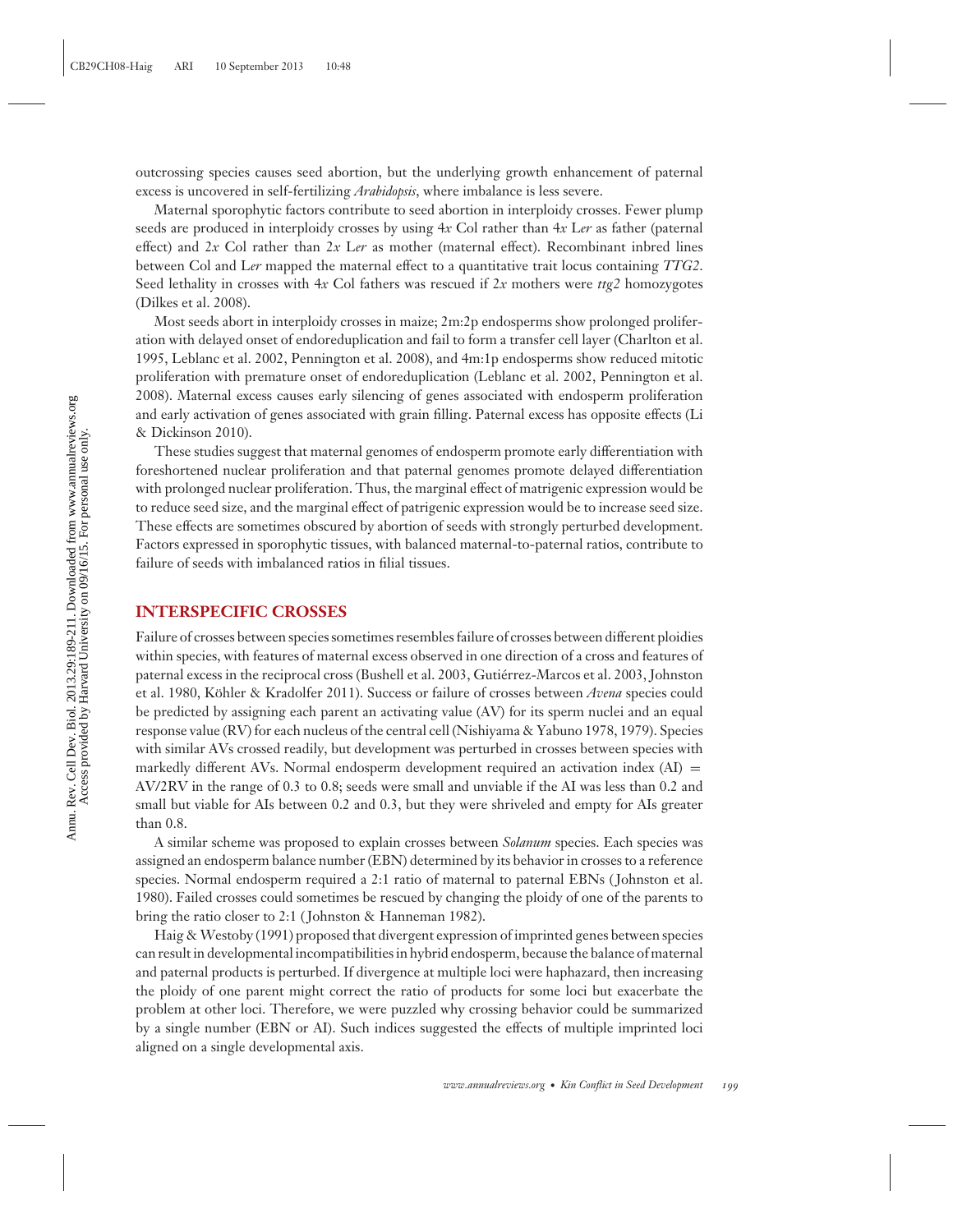Mating system provides a possible solution to this puzzle. Conflict between matrigenes and patrigenes becomes less intense as single paternity of a mother's offspring becomes more common (Kondoh & Higashi 2000). Therefore, the divergence in mating system could explain why multiple imprinted loci exhibit coordinated effects in hybrid seeds. A literature review of crosses between outcrossing and self-fertilizing plants found features of paternal excess when outcrossers were fathers but of maternal excess when outcrossers were mothers (Brandvain & Haig 2005).

Endosperms exhibit severe paternal excess when *A. thaliana* is crossed as seed parent to *A. arenosa*, but the cross succeeds when 4*x A. thaliana* is substituted as seed parent. In reciprocal backcrosses of the latter hybrids to 4*x A. thaliana*, genomes of *A. arenosa* promoted early endosperm cellularization when contributed maternally but delayed endosperm cellularization when contributed paternally. Therefore, outcrossing *A. arenosa* was inferred to express greater genomic strength than self-fertilizing *A. thaliana* (Bushell et al. 2003), consistent with expectations from the divergence in mating system. Studies of hybrid *Arabidopsis* endosperm have shown extensive disruption of gene expression, including loss of imprinting of *PHE1* and *MEA* ( Josefsson et al. 2006, Walia et al. 2009).

#### **CONFLICTS AND PSEUDOCONFLICTS**

Two kinds of answer can be given to the question of why a flower is red. The first explains redness in terms of mechanism: Genes of the anthocyanin pathway are activated in petals. The second explains redness in terms of function: Red flowers attract hummingbirds that move pollen from flower to flower. Different senses of why are addressed by the two answers, and few would argue that the truth of one negates that of the other. Unfortunately, explanations of mechanism and function are frequently confused when discussing the why of genomic imprinting.

The maternal-offspring-coadaptation hypothesis explains the function of imprinted expression in terms of coordination rather than conflict (Curley et al. 2004, Keverne & Curley 2008, Swaney et al. 2007). The hypothesis is supported by a model of an epistatic interaction between an unimprinted gene in mothers and its imprinted or unimprinted copies in offspring (transgenerational *cum* effect). In this model, homozygous mothers benefit from inactivation of the paternal allele of their heterozygous offspring (Wolf & Hager 2006). At the time of writing, none of the imprinted genes that are claimed to support the hypothesis have been shown to conform to the model's rather specific assumptions (Haig 2013).

The differential-dosage hypothesis proposes that many mechanisms, not just imprinted expression, cause parental effects in seed development (Dilkes & Comai 2004). Undoubtedly, parental effects exist that do not involve imprinted genes, but the kin-conflict hypothesis neither denies their existence nor purports to explain them, whereas the differential-dosage hypothesis strives to understand mechanisms of seed development but does not purport to explain why parent-specific expression evolved. Presentation of these hypotheses as competitors confuses a hypothesis about mechanisms with one about functions.

The genome-defense hypothesis proposes that DNA methylation and RNA interference have evolved to control the spread of genomic parasites and that these mechanisms are the means whereby genes acquire imprinted expression. The hypothesis has two separable components. The first posits that inactivation of selfish genetic elements is an important function, perhaps the primary function, of epigenetic gene silencing (Köhler & Weinhofer-Molisch 2010, Matzke et al. 1996). The second posits that some genes have acquired imprinted expression because of their proximity, or resemblance, to sequences subject to processes of genome defense (Gehring et al. 2009, Slotkin & Martienssen 2007). Thus, a hypothesis about the function of epigenetic mechanisms is combined with a hypothesis about the mechanism of imprinted expression.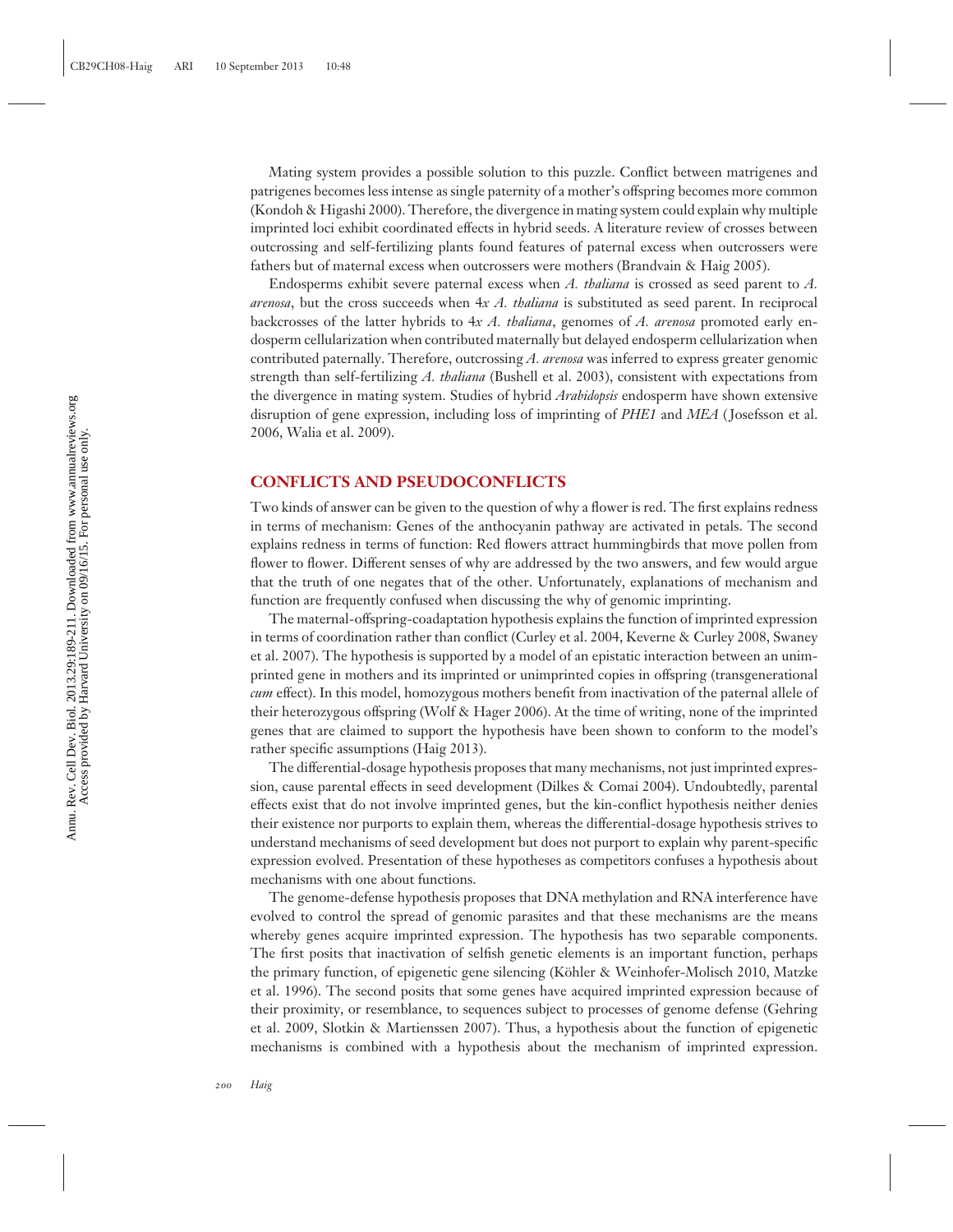Neither hypothesis directly challenges the kin-conflict hypothesis, which addresses the function of imprinted expression.

Mechanisms of gene silencing may have evolved for reasons of defense, but they have been employed by other genes to achieve parent-specific expression because of conflict (Gehring et al. 2009, Kohler & Weinhofer-Molisch 2010). Male and female germ lines will possess different vul- ¨ nerabilities to transposable elements (TEs) and different repertoires of host defense. Sex-specific adaptations of TEs, sex-specific counteradaptations of hosts, and collateral effects of these adaptations provide a source of parent-specific variation in gene expression on which natural selection can act to mediate kin conflict (Haig 2012).

Explanations of mechanism do not obviate the need for explanations of function (why we observe this mechanism and not others) or lack of function. If the insertion of a transposable element confers imprinted expression upon an allele in *cis*, then the initially rare imprinted allele becomes established in the population in one of two ways. Either imprinted expression confers a benefit that causes the allele to sweep to high frequency under natural selection or imprinted expression has minimal effects on fitness and the allele drifts to high frequency through random processes. In the first case, the reasons why an imprinted allele is favored and maintained by natural selection relative to unimprinted alleles comprise the function of imprinted expression. In the second case, imprinted expression does not have a function but is a side effect of defense mechanisms (Haig & Trivers 1995).

What is the evolutionary history of genomic imprinting? What are the mechanisms of imprinting, and what are the functions of these mechanisms? Why have some sequences, but not others, evolved to use these mechanisms to achieve imprinted expression? These are all important questions. Much needless argument would be avoided by paying close attention to the questions addressed by each hypothesis. Conflict and coadaptation hypotheses both purport to explain the function of imprinted gene expression. Differential dosage and genome defense are sometimes presented as rivals of conflict but, for the most part, address different questions.

#### **FUNCTIONS OF siRNAS**

#### **Small-Interfering RNAs and Transposable Elements**

siRNAs target DNA methylation and histone modification to complementary DNA sequences and, by this means, exert *trans* or *cum* effects on gene expression. siRNAs complementary to TEs are believed to function in host defense (Lisch & Slotkin 2011). Most of the machinery that synthesizes siRNAs acts in *trans* and should evolve to promote host fitness and reduce TE activity, but how do the sequences recognized by this machinery evolve in *cis* and *cum*? The question of whether an siRNA transcribed from a TE's own sequence is an adaptation of the host or the parasite is not simple.

Natural selection after insertion of a TE selects for variants that enhance fitness of the haplotype on which the TE resides, but acts of insertion select for transposition-competent TEs. Therefore, the lineage of a recently inserted TE will have been subject to both forms of selection. The footprints left by a mobile TE as it wanders through the genome are either erased by selective elimination of costly insertions or remain as domesticated remnants subject to degradation of their ability to transpose (Haig 2012). siRNA-encoding sequences of domesticated TEs can be considered host adaptations if they are selectively maintained because of their ability to silence their host sequence or related TEs. siRNAs could also be considered adaptations of TEs if selfrestrained TEs spread more readily than unrestrained TEs.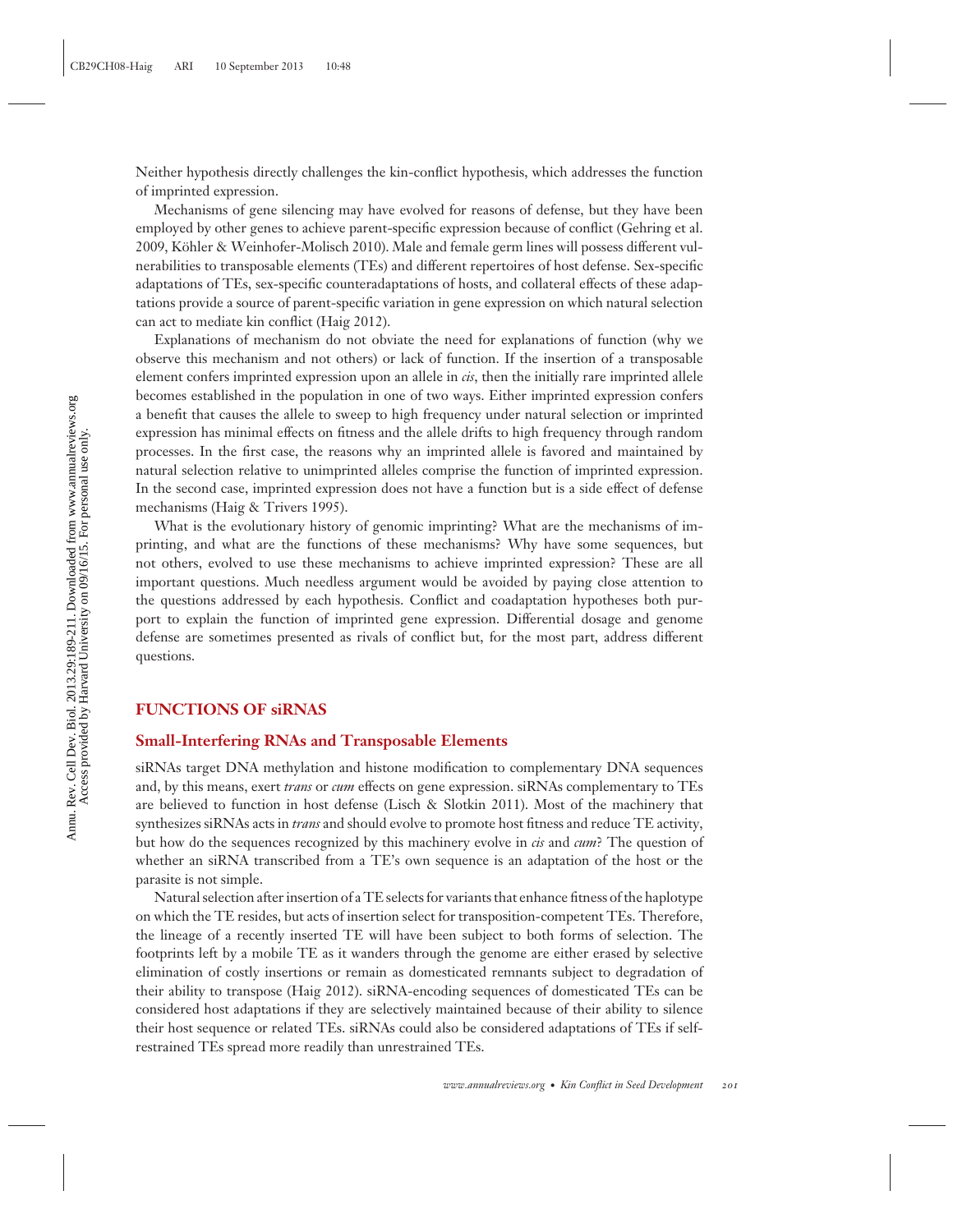#### **Plasmodesmata:**

narrow cytoplasmic connections between neighboring cells

Self-restraint of TEs is considered unlikely to evolve in outbred plants but more likely to evolve in selfing plants (Charlesworth & Langley 1986). Insertions often reduce fitness. TEs of outcrossing plants that generate new insertions soon segregate away from their costly progeny, just as less deleterious insertions segregate away from their more costly brethren. By contrast, the recent copies of an active TE of a self-fertilizing plant are yoked together for many generations before parting company after rare outcrossing. An overly active TE would foul its own nest. For this reason, TEs may evolve to be less virulent in selfing plants.

Once a TE is homozygous because of selfing, it is transmitted to all of a sporophyte's progeny. Propagation of new insertions might be facilitated by restricting transposition to occasions on which the TE is rendered heterozygous by outcrossing. Dosage-sensitive responses to its own *cum*-acting siRNA might allow a canny TE to recognize, and act appropriately toward, its own copies on other chromosomes.

*Arabidopsis* may use strategic bursts of TE activity to immunize its genome against proliferation of TEs. In this scenario, TEs are activated in cells that do not contribute to future generations; siRNAs are generated against the active TEs and then exported to nuclei of the germ lineage to silence endogenous TEs. On the male side, TEs are activated in vegetative nuclei of pollen grains and 21-nucleotide (nt) siRNAs exported to sperm nuclei (Slotkin et al. 2009). On the female side, TEs are activated in endosperm and 24-nt siRNAs exported to embryos (Hsieh et al. 2009, Mosher & Melnyck 2010). The route by which siRNAs move from endosperm to embryo in the latter hypothesis is unclear, because plasmodesmata are absent between embryo and endosperm (Mansfield & Briarty 1991, Molnar et al. 2010).

#### **siRNAs and Kin Conflict**

Imbalances between 21-nt siRNAs contributed by sperm and TEs of central cells and imbalances between 24-nt siRNAs contributed by central cells and TEs of sperm have been proposed to underlie failures of interploidy and interspecific crosses (Martienssen 2010; also see Josefsson et al. 2006). These effects could also be explained by siRNAs directly targeting genes involved in endosperm growth and differentiation. siRNAs transcribed in male and female gametophytes are subject to the same selective forces as MEGs and PEGs. Because siRNAs reduce expression of the genes from which they are transcribed, matrigenically expressed siRNAs are predicted to accumulate in genes whose expression increases endosperm growth, and patrigenically expressed siRNAs are predicted to accumulate in genes whose expression inhibits endosperm growth.

A highly diverse and abundant class of 24-nt siRNAs are expressed in *Arabidopsis* female gametophytes before fertilization and from maternal chromosomes of endosperm after fertilization (Mosher et al. 2009). Many of these siRNAs are not associated with TEs, and mutations that abolish their expression do not reactivate TEs (Mosher 2010, Mosher & Melnyk 2010). In reciprocal crosses between 2*x* and 4*x Arabidopsis*, 24-nt siRNAs are increased in maternal-excess endosperms but decreased in paternal-excess endosperms, and they appear to promote precocious cellularization by targeting genes that promote proliferation (Lu et al. 2012). These observations are consistent with kin-conflict predictions. However, maternal mutations that abolish expression of 24-nt siRNAs do not have marked effects on growth (Mosher et al. 2009).

Pollen expresses both 21-nt and 24-nt siRNAs (Calarco et al. 2012); 21-nt siRNAs mediate posttranscriptional repression (Mosher 2010) and might target matrigenic mRNAs in early endosperm. And 24-nt siRNAs target the promoters of MEGs in pollen and possibly contribute to the silencing of paternal alleles in endosperm (Calarco et al. 2012). Unlike the maternally expressed siRNAs that are conjectured to target growth enhancers, paternally expressed siRNAs that target growth inhibitors are not expressed in postfertilization endosperm. This makes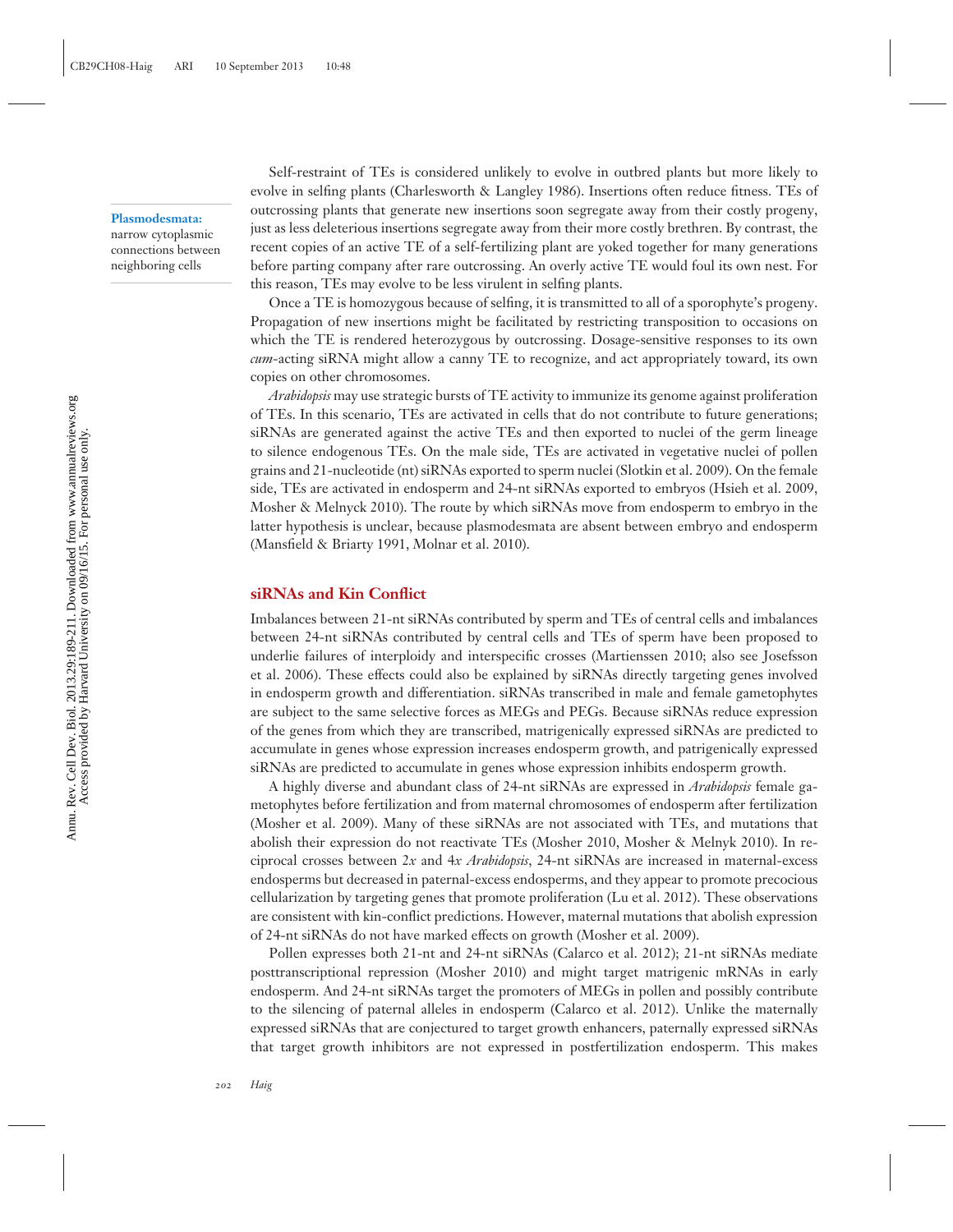sense. Postfertilization expression of paternal siRNAs would result in inactivation of maternal growth-inhibitor alleles in self-fertilized (or otherwise homozygous) endosperms, whereas the strategic patrigenic response to homozygosity is greater growth inhibition.

#### **Evolution of Imprinted siRNAs**

A *trans*-acting siRNA matches, but is unlinked to, its target, whereas a *cum*-acting siRNA is directly encoded by its target. Both kinds of maternally expressed siRNAs are predicted to target growth enhancers. The initial match of a *trans*-acting siRNA to a target is fortuitous, with natural selection sifting siRNAs with appropriate targets from siRNAs with inappropriate targets, whereas a *cum*acting siRNA necessarily matches itself. siRNA-mediated inhibition may be evolutionarily stable if a *trans*-acting siRNA matches a functionally conserved region of its target gene, but *trans*-acting siRNAs that match genic regions that can evolve to evade the match (e.g., via synonymous base changes) will have evolutionarily transient effects.

Imprinted siRNAs that target their host gene have unusual evolutionary properties. This section can only sketch the complex interactions among alleles, and its tentative conclusions will need to be validated with more formal models. Consider two alleles at a growth-enhancing locus of an outcrossing plant: *A'* contains a siRNA-generating sequence (siDNA) and is sensitive to the encoded siRNA; *A* lacks siDNA and is insensitive to the siRNA of *A* . The alleles are otherwise equivalent, with the expression of *A* being an evolutionary compromise between a lower level favored as a matrigene and a higher level favored as a patrigene. *A* , when rare, will usually be inherited from one parent, not both, and will be expressed at higher levels as a patrigene than as a matrigene, because it is only in the latter role that its siRNA is expressed (**Figure 4**). Therefore, *A* will increase in frequency because it imposes lesser demands on mothers as a matrigene.

Once  $A'$  increases in frequency, endosperms will often inherit  $A'$  from both parents. As a result, patrigenic *A'* encounters siRNA transcribed from matrigenic *A'*, and both alleles are repressed. Patrigenic *A'* learns that its seed contains an *A'A'* embryo rather than an *AA'* embryo (expected relatedness to its own embryo is doubled) and that at least 50% of sibling embryos on the maternal sporophyte carry matrigenic *A* (expected relatedness to other embryos more than doubled). Therefore, the optimal trade-off for patrigenic *A'* shifts toward smaller seeds and more efficient use of maternal resources. Strategic use of this information would favor less production of growth enhancer, precisely the effect of the siRNA.

*A'* performs a neat trick. It is associated with highest levels of growth enhancer when it is a patrigene in single dose (*AAA* ), intermediate levels when a matrigene in double dose (*A A A*), and lowest levels in triple dose (*A A A* ). Triploid endosperm may provide favorable stoichiometry for matrigenic silencing of patrigenes. In an *A'A'* diploid endosperm, siRNA transcribed from a single allele would have two targets to silence, whereas, in an *A A A* triploid endosperm, siRNA transcribed from two alleles has three targets to silence.

Repression of patrigenic *A'* in  $A'A'A'$  endosperms is a serendipitous effect that kicks in as *A*<sup> $\prime$ </sup> increases in frequency in outcrossing populations. By contrast, in plants that can self-fertilize, selfed seeds will contain *A'A'A'* endosperms, even when *A'* is rare. The siRNA causes patrigenic *A*' to be expressed at lower levels in self-fertilized than in outcrossed seeds, which increases the genic fitness of *A* and individual fitness of mothers (De Jong et al. 2005).

The growth-inhibitory effects of  $A'$  are likely to be evolutionarily transient because selection favors replacement of  $A'$  by  $A''$ , an allele that retains the siRNA but is relatively insensitive to its effects.  $A''$  shifts expression toward the level before invasion of  $A'$ . In a sense, nothing has changed, except the genome has acquired an additional siRNA to which the host gene is relatively insensitive (**Figure 4**). The system is primed for the introduction of another siRNA. This iterative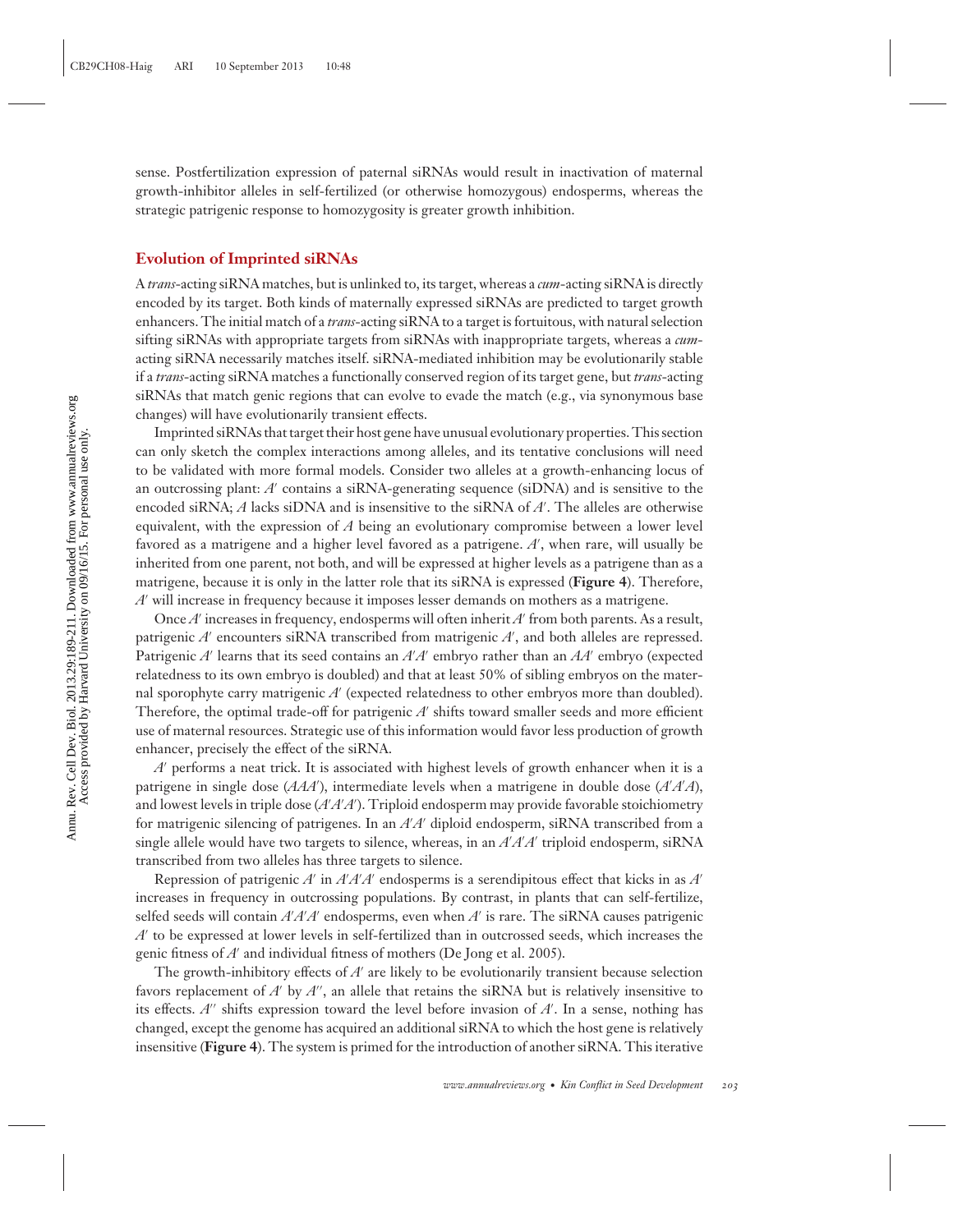

#### **Figure 4**

The small-interfering RNA (siRNA) ratchet at a growth-enhancing locus. A population fixed for an unimprinted allele *A* (*red*, *top left*) is invaded by *A ,* a version of *A* that incorporates a maternally expressed siRNA ( *green*, *center*). *A* is in turn displaced by *A*, a version of *A* that is relatively insensitive to its own siRNA ( *purple*, *bottom right*). The triploid endosperm contains two maternal alleles (upper and middle alleles) and one paternal allele (lower allele). The main diagonal represents homozygous endosperms, and the off-diagonal elements represent heterozygous endosperms.

process could explain the great diversity of maternally expressed siRNAs, their rapid evolutionary turnover, and the mildness of their effects (Ma et al. 2010, Mosher et al. 2009).

The imprinted siRNA acts as a green beard when  $A$  and  $A'$  are the only alleles, causing patrigenic *A* to be less demanding in the presence of matrigenic *A* . The siRNA ceases to be a reliable marker of self once  $A''$  also produces siRNA. Matrigenic  $A''$  induces patrigenic  $A'$  to reduce demand but does not reciprocate when matrigenic and patrigenic roles are reversed.

Previous models of the evolution of imprinted expression have considered alleles with expression  $x_m$  as a matrigene and  $x_p$  as a patrigene. These models found that the unbeatable strategy at a growth-enhancing locus is  $x_m = 0$ ,  $x_p = X_p$ , where  $X_p$  is the level of expression optimal for a rare allele in its patrigenic role (Haig 1997, Wilkins & Haig 2001). The models assumed  $x<sub>m</sub>$  and  $x<sub>p</sub>$ were constant properties of an allele, determined in *cis*. Effects in *cum* violate this assumption and allow sophisticated strategies in which an allele changes its expression conditional on the identity of the other allele in its nucleus, and in which one allele can trick its partner to reduce expression. This richer set of strategies appears to facilitate lower levels of overt conflict, with production of growth enhancer maintained below *X*p.

#### **ORIGIN AND SIGNIFICANCE OF ENDOSPERM**

Segregation of parental alleles at meiosis and sharing of offspring by mothers and fathers create genetic conflicts over the optimal size of seeds. Maternal genes are predicted to favor the smallest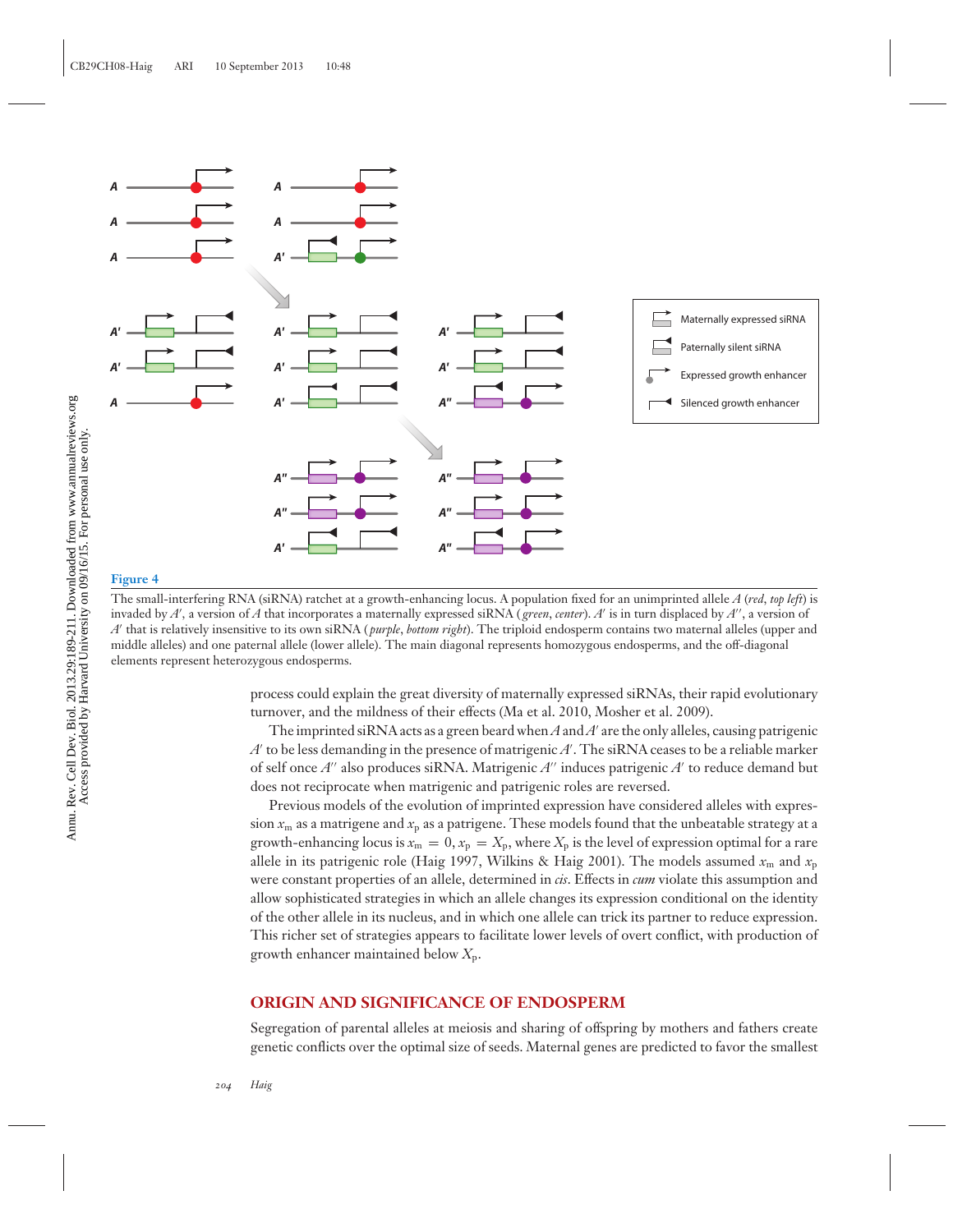seeds but the greatest seed number, with matrigenes then patrigenes favoring progressively larger but fewer seeds. The expected number of surviving offspring declines as seed size increases above the maternal optimum (Haig 1992).

Triploid endosperm may allow greater maternal control of the distribution of resources among seeds (Westoby & Rice 1982). Matrigenes of endosperm have a couple of intrinsic advantages over patrigenes. First, female gametophytes contribute more cytoplasm to early endosperm than do male gametophytes. Second, each matrigene is present in two copies for each copy of a patrigene. Matrigenes are therefore expected to exert more phenotypic power than do patrigenes in endosperm. Maternally expressed siRNAs may allow seed size to be maintained closer to the maternal optimum than would be otherwise possible. Growth-enhancing genes that incorporate imprinted siRNAs are predicted to exhibit imprinted expression when heterozygous but unimprinted expression when homozygous and are predicted to be expressed at lower levels than conventionally imprinted genes would be.

The twin sperms of *Arabidopsis* appear to be functionally interchangeable (Ingouff et al. 2009). It seems reasonable to suppose that the sperm nucleus that first fertilized proto-endosperm of ancestral angiosperms contained the same epigenetic signature as the sperm nucleus that fertilized the egg. By contrast, egg and central-cell nuclei of modern angiosperms are epigenetically distinct (Moll et al. 2008). The much-debated question of the gametophytic versus embryonic origin of endosperm (Friedman 2001) may miss the mark if proto-endosperm was paternally embryonic but maternally gametophytic.

#### **FUTURE ISSUES**

- 1. Considerable progress has been made in understanding the genetic control of seed size once a commitment is made to provisioning a seed. However, many plants produce, and have fertilized, many more ovules than they can provision. Relatively little is known about the genetic control of adaptive seed abortion.
- 2. The evolution of siRNAs affecting seed size is expected to differ for siRNAs that target their own host sequence (*cum* effect) and those that target sequences at a different locus (*trans* effect). The relative importance of *cum* and *trans* effects must be addressed.
- 3. siRNAs with *cum* effects are subject to different selective forces in self- fertilizing and outcrossing plants. It will be important to determine whether observations in self-fertilizing *Arabidopsis thaliana* are also typical of outcrossing plants.
- 4. The identification of the targets of imprinted siRNAs will test their proposed role in kin conflict.

#### **DISCLOSURE STATEMENT**

The author is not aware of any affiliations, memberships, funding, or financial holdings that might be perceived as affecting the objectivity of this review.

#### **ACKNOWLEDGMENTS**

The review has benefited from the comments of Jeffrey Chen, Kathleen Coleman, Rebecca Mosher, and Robert Trivers.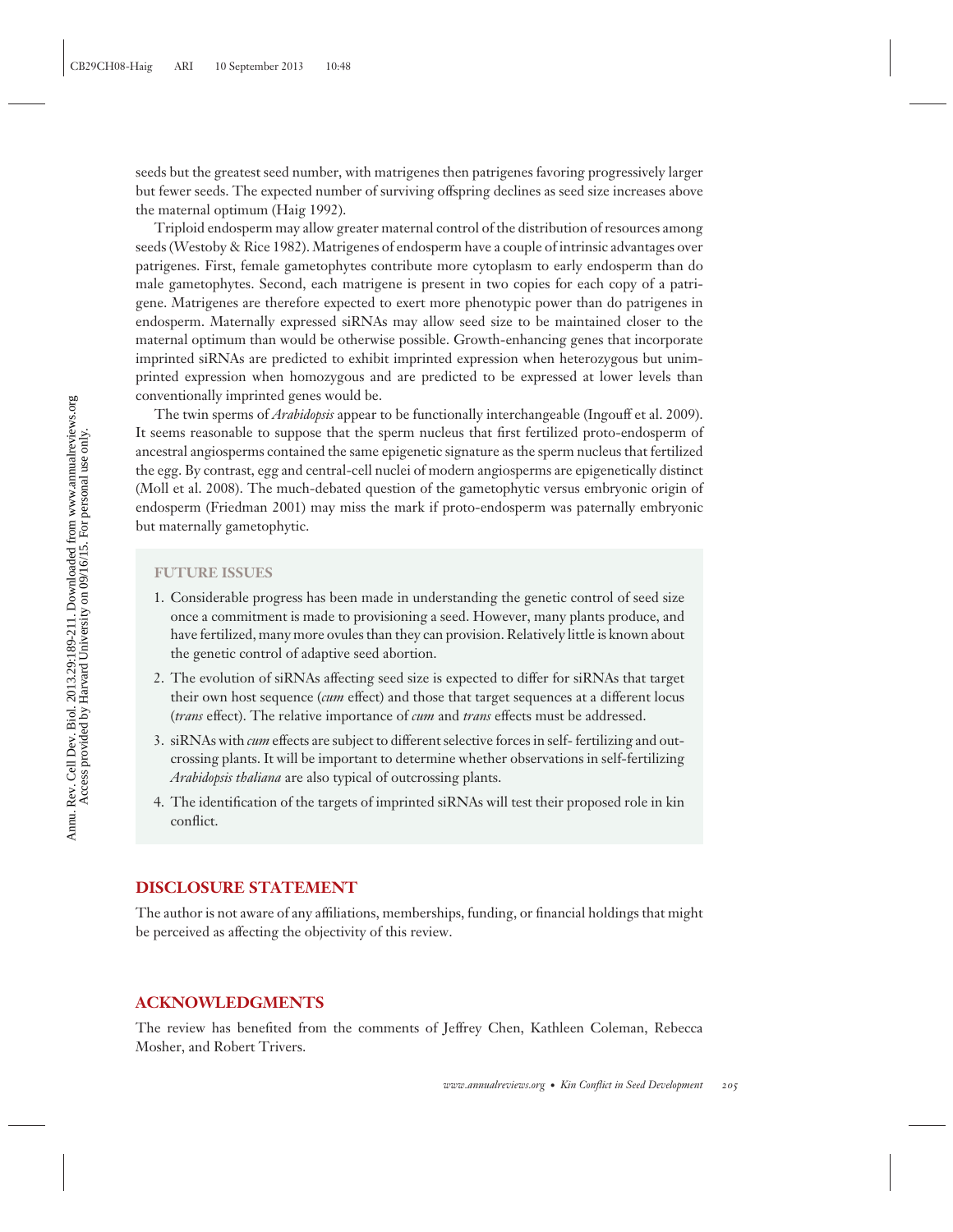#### **LITERATURE CITED**

- Adamski NM, Anastasiou E, Eriksson S, O'Neill CM, Lenhard M. 2009. Local maternal control of seed size by *KLUH/CYP78A5*-dependent growth signaling. *Proc. Natl. Acad. Sci. USA* 106:20115–20
- Alonso-Blanco C, Blankestijn-de Vries H, Hanhart CJ, Kornneef M. 1999. Natural allelic variation at seed size loci in relation to other life history traits in *Arabidopsis thaliana*. *Proc. Natl. Acad. Sci. USA* 96:4710–17
- Autran D, Baroux C, Raissig MT, Lenormand T, Wittig M, et al. 2011. Maternal epigenetic pathways control parental contributions to *Arabidopsis* early embryogenesis. *Cell* 145:707–19
- Baroux C, Gagliardini V, Page DR, Grossniklaus U. 2006. Dynamic regulatory interactions of *Polycomb* group genes: *MEDEA* autoregulation is required for imprinted gene expression in *Arabidopsis*. *Genes Dev*. 20:1081–86
- Baud S, Boutin JP, Miquel M, Lepiniec L, Rochat C. 2002. An integrated overview of seed development in *Arabidopsis thaliana* ecotype WS. *Plant Physiol. Biochem.* 40:151–60
- Bayer M, Nawy T, Giglione C, Galli M, Meinnel T, Lukowitz W. 2009. Paternal control of embryonic patterning in *Arabidopsis thaliana*. *Science* 323:1485–88
- Berger F, Grini PE, Schnittger A. 2006. Endosperm: an integrator of seed growth and development. *Curr. Opin. Plant Biol.* 9:664–70
- **Brandvain Y, Haig D. 2005. Divergent mating systems and parental conflict as a barrier to hybridization in flowering plants.** *Am. Nat.* **166:330–38**
- Brown RC, Lemmon BE, Nguyen H, Olsen OA. 1999. Development of endosperm in *Arabidopsis thaliana*. *Sex. Plant Reprod.* 12:32–42
- Burt A, Trivers R. 1998. Genetic conflicts in genomic imprinting. *Proc. R. Soc. B* 265:2393–97
- Bushell C, Spielman M, Scott RJ. 2003. The basis of natural and artificial postzygotic hybridization barriers in *Arabidopsis* species. *Plant Cell* 15:1430–42
- Calarco JP, Borges F, DonoghueMTA, Van Ex F, Jullien PE, et al. 2012. Reprogramming of DNA methylation in pollen guides epigenetic inheritance via small RNA. *Cell* 151:194–204
- Charlesworth B, Langley CH. 1986. The evolution of self-regulated transposition of transposable elements. *Genetics* 112:359–83
- Charlton WL, Keen CL, Merriman C, Lynch P, Greenland AJ, Dickinson HG. 1995. Endosperm development in *Zea mays*; implications of gametic imprinting and paternal excess in regulation of transfer layer development. *Development* 121:3089–97
- Chaudhury AM, Ming L, Miller C, Craig S, Dennis ES, Peacock WJ. 1997. Fertilization-independent seed development in *Arabidopsis thaliana*. *Proc. Natl. Acad. Sci. USA* 94:4223–28
- Chen LJ, Diao ZY, Specht C, Sung ZR. 2009. Molecular evolution of *VEF*-domain-containing *PcG* genes in plants. *Mol. Plant* 2:738–54
- Choi Y, Gehring M, Johnson L, Hannon M, Harada JJ, et al. 2002. DEMETER, a DNA glycosylase domain protein, is required for endosperm gene imprinting and seed viability in *Arabidopsis*. *Cell* 110:33–42
- Costa LM, Gutiérrez-Marcos JF, Brutnell TP, Greenland AJ, Dickinson HG. 2003. The globby1-1 (glo1-1) mutation disrupts nuclear and cell division in the developing maize seed causing alterations in endosperm cell fate and tissue differentiation. *Development* 130:5009–17
- Costa LM, Yuan Y, Rouster J, Paul W, Dickinson H, Gutierrez-Marcos JF. 2012. Maternal control of nutrient ´ allocation in plant seeds by genomic imprinting. *Curr. Biol.* 22:160–65
- Curley JP, Barton S, Surani A, Keverne EB. 2004. Coadaptation in mother and infant regulated by a paternally expressed imprinted gene. *Proc. R. Soc. B* 271:1303–9
- Curtis MD, Grossniklaus U. 2008. Molecular control of autonomous embryo and endosperm development. *Sex. Plant Reprod.* 21:79–88
- Danilevskaya ON, Hermon P, Hantke S, Muszynski MG, Kollipara K, et al. 2003. Duplicated *fie* genes in maize: expression pattern and imprinting suggest distinct functions. *Plant Cell* 15:425–38
- De Jong TJ, Hermans CM, Van Der Veen-van Wijk KCAM. 2011. Paternal effects on seed mass in *Arabidopsis thaliana*. *Plant Biol.* 13(Suppl. 1):71–77
- De Jong TJ, Van Dijk H, Klinkhamer PGL. 2005. Hamilton's rule, imprinting and parent-offspring conflict over seed mass in partially selfing plants. *J. Evol. Biol.* 18:676–82

**Describes how changes in mating system help to explain postzygotic incompatibilities between species.**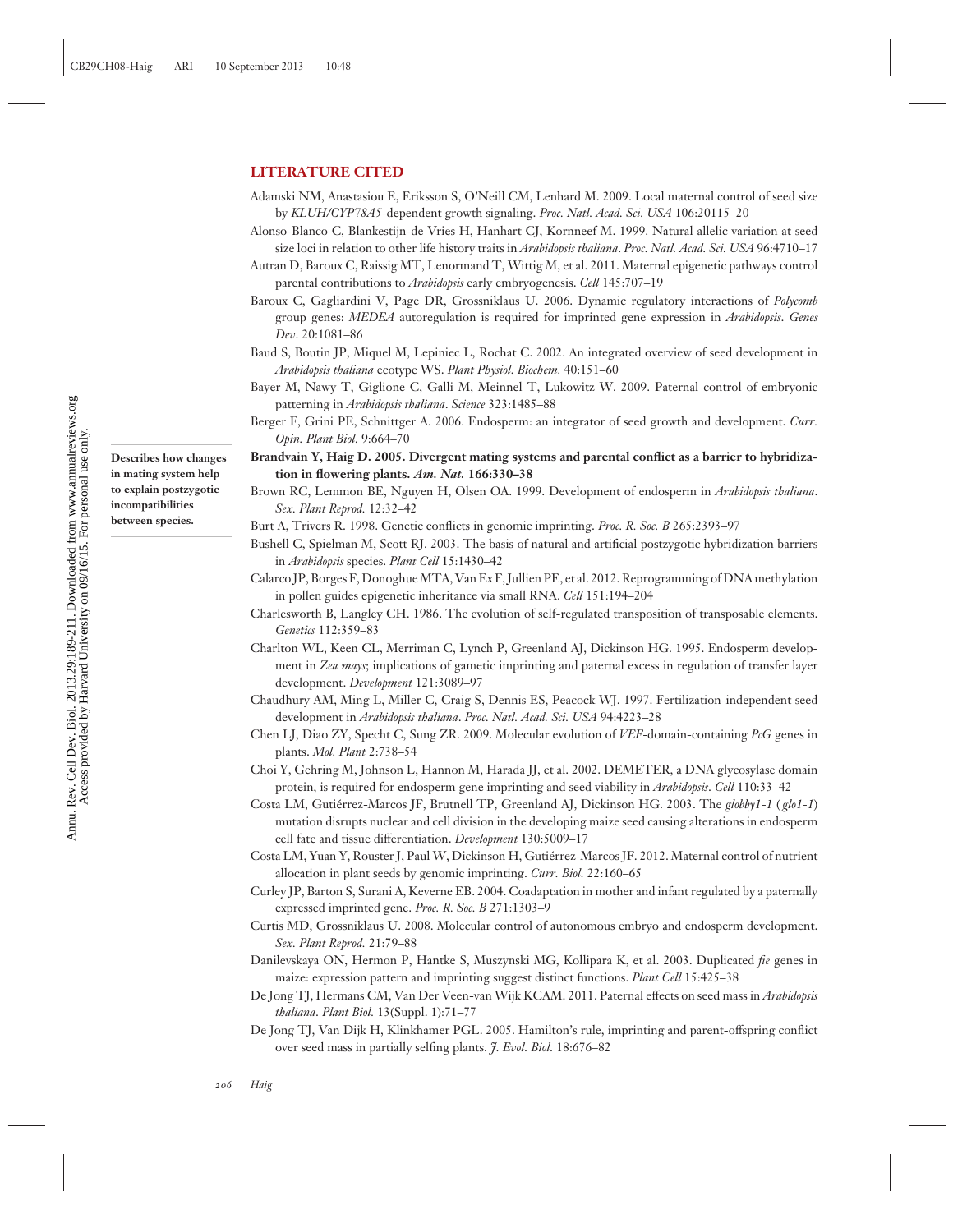- Dickinson H, Costa L, Gutierrez-Marcos J. 2012. Epigenetic neofunctionalisation and regulatory gene evolution in grasses. *Trends Plant Sci.* 17:389–94
- Dilkes BP, Comai L. 2004. A differential dosage hypothesis for parental effects in seed development. *Plant Cell* 16:3174–80
- Dilkes BP, Spielman M, Weizbauer R, Watson B, Burkart-Waco D, et al. 2008. The maternally expressed WRKY transcription factor *TTG2* controls lethality in interploidy crosses of *Arabidopsis*. *PLoS Biol.* 6:e308
- FitzGerald J, Luo M, Chaudhury A, Berger F. 2008. DNA methylation causes predominant maternal controls of plant embryo growth. *PLoS ONE* 3:e2298
- FitzGerald JN, Hui PS, Berger F. 2009. Polycomb group-dependent imprinting of the actin regulator *AtFH5* regulates morphogenesis in *Arabidopsis thaliana*. *Development* 136:3399–404
- Friedman WE. 2001. Developmental and evolutionary hypotheses for the origin of double fertilization and endosperm. *C. R. Acad. Sci. Paris* 324:559–67
- **Garcia D, FitzGerald JN, Berger F. 2005. Maternal control of integument cell elongation and zygotic control of endosperm growth are coordinated to determine seed size in** *Arabidopsis***.** *Plant Cell* **17:52–60**
- Garcia D, Saingery V, Chambrier P, Mayer U, Jürgens G, Berger F. 2003. Arabidopsis haiku mutants reveal new controls of seed size by endosperm. *Plant Physiol.* 131:1661–70
- Gehring M, Bubb KL, Henikoff S. 2009. Extensive demethylation of repetitive elements during seed development underlies gene imprinting. *Science* 324:1447–51
- Gehring M, Huh JH, Hsieh T-F, Choi Y, Harada JJ, et al. 2006. DEMETER DNA glycosylase establishes *MEDEA* Polycomb gene self-imprinting by allele-specific demethylation. *Cell* 124:495–506
- Gehring M, Missirian V, Henikoff S. 2011. Genomic analysis of parent-of-origin allelic expression in *Arabidopsis thaliana* seeds. *PLoS ONE* 6:e23687
- Godfray HCJ. 1995. Evolutionary theory of parent-offspring conflict. *Nature* 376:133–38
- Grossniklaus U, Vielle-Calzada JP, Hoeppner MA, Gagliano WB. 1998. Maternal control of embryogenesis by *MEDEA*, a Polycomb group gene in *Arabidopsis*. *Science* 280:446–50
- Guitton AE, Berger F. 2011. Control of reproduction by Polycomb Group complexes in animals and plants. *Int. J. Dev. Biol.* 49:707–16
- Gutiérrez-Marcos JF, Costa LM, Biderre-Petit C, Khbaya B, O'Sullivan DM, et al. 2004. *maternally expressed gene1* is a novel maize endosperm transfer cell-specific gene with a maternal parent-of-origin pattern of expression. *Plant Cell* 16:1288–301
- Gutiérrez-Marcos JF, Pennington PD, Costa LM, Dickinson HG. 2003. Imprinting in the endosperm: a possible role in preventing wide hybridization. *Phil. Trans. R. Soc. B* 358:1105–11
- Haig D. 1992. Genomic imprinting and the theory of parent-offspring conflict. *Semin. Dev. Biol.* 3:153–60
- Haig D. 1996. Gestational drive and the green-bearded placenta. *Proc. Natl. Acad. Sci. USA* 93:6547–51
- Haig D. 1997. Parental antagonism, relatedness asymmetries, and genomic imprinting. *Proc. R. Soc. B* 264:1657–62
- Haig D. 2012. Retroviruses and the placenta. *Curr. Biol.* 22:R609–13
- Haig D. 2013. Parent–offspring coadaptation and conflict in the evolution of genomic imprinting. *Heredity* 275:1823–30
- Haig D, Trivers R. 1995. The evolution of parental imprinting: a review of hypotheses. In *Genomic Imprinting: Causes and Consequences*, ed. R Ohlsson, K Hall, M Ritzen, pp. 17–28. Cambridge: Cambridge Univ. Press
- Haig D, Westoby M. 1988. Inclusive fitness, seed resources and maternal care. In *Plant Reproductive Ecology*, ed. J Lovett-Doust, L Lovett-Doust, pp. 60–79. New York: Oxford Univ. Press
- **Haig D, Westoby M. 1989. Parent-specific gene expression and the triploid endosperm.** *Am. Nat.* **134:147–55**
- Haig D, Westoby M. 1991. Genomic imprinting in endosperm: its effects on seed development in crosses between species and between different ploidies of the same species, and its implications for the evolution of apomixis. *Phil. Trans. R. Soc. B* 333:1–13
- Hollick JB. 2012. Paramutation: a *trans*-homolog interaction affecting heritable gene regulation. *Curr. Opin. Plant Biol.* 15:536–43
- Hsieh TF, Ibarra CA, Silva P, Zemach A, Eshed-Williams L, et al. 2009. Genome-wide demethylation of *Arabidopsis* endosperm. *Science* 324:1451–54

**Explains how seed size in** *Arabidopsis* **is determined by the interaction between maternal control of integument growth and filial control of endosperm growth.**

**First presented the parental conflict theory of the evolution of genomic imprinting.**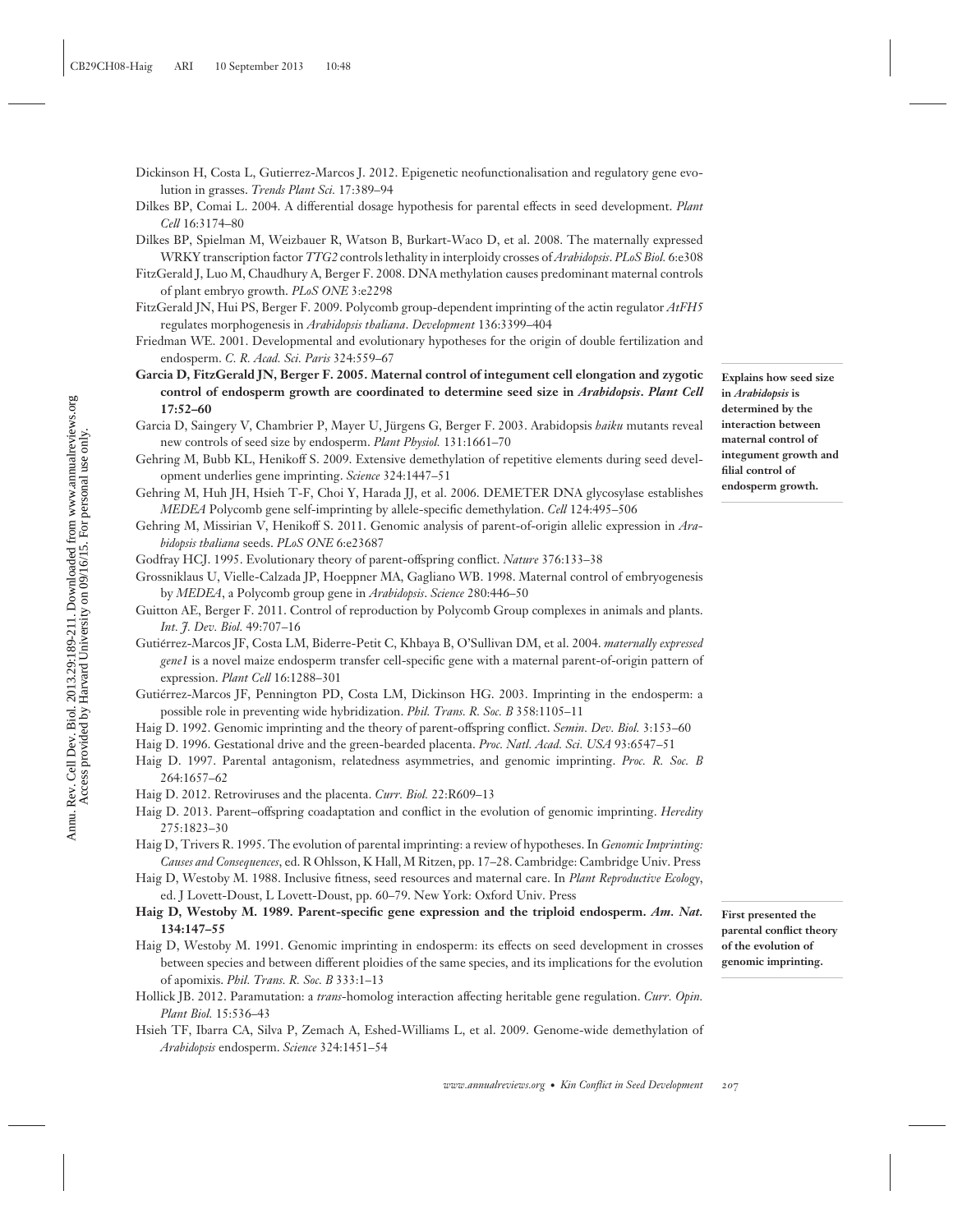- Hsieh TF, Shin J, Uzawa R, Silva P, Cohen S, et al. 2011. Regulation of imprinted gene expression in*Arabidopsis* endosperm. *Proc. Natl. Acad. Sci. USA* 108:1755–62
- Hughes R, Spielman M, Schruff MC, Larson TR, Graham IA, Scott RJ. 2008. Yield assessment of integumentled seed growth following targeted repair of *auxin response factor 2*. *Plant Biotechnol. J.* 6:758–69

Ikeda Y. 2012. Plant imprinted genes identified by genome-wide approaches and their regulatory mechanisms. *Plant Cell Physiol.* 53:809–16

- Ingouff M, FitzGerald JN, Guerin C, Robert H, Sørensen MB, et al. 2005a. Plant formin AtFH5 is an ´ evolutionarily conserved actin nucleator involved in cytokinesis. *Nat. Cell Biol.* 7:374–80
- Ingouff M, Haseloff J, Berger F. 2005b. Polycomb group genes control developmental timing of endosperm. *Plant J.* 42:663–74
- Ingouff M, Sakata T, Li J, Sprunck S, Dresselhaus T, Berger F. 2009. The two male gametes share equal ability to fertilize the egg cell in *Arabidopsis thaliana*. *Curr. Biol.* 19:R19–20

Jahnke S, Scholten S. 2009. Epigenetic resetting of a gene imprinted in plant embryos. *Curr. Biol.* 19:1677–81

- Jiang H, Kohler C. 2012. Evolution, function, and regulation of genomic imprinting in plant seed development. ¨ *J. Exp. Bot.* 63:4713–22
- Johnston SA, den Nijs TPM, Peloquin SJ, Hanneman RE. 1980. The significance of genic balance to endosperm development in interspecific crosses. *Theor. Appl. Genet.* 57:5–9
- Johnston SA, Hanneman RE. 1982. Manipulations of endosperm balance number overcome crossing barriers between diploid *Solanum* species. *Science* 217:446–48
- Josefsson C, Dilkes B, Comai L. 2006. Parent-dependent loss of gene silencing during interspecies hybridization. *Curr. Biol.* 16:1322–28
- Jullien PE, Berger F. 2010. Parental genome dosage imbalance deregulates imprinting in *Arabidopsis*. *PLoS Genet.* 6:e1000886
- Jullien PE, Katz A, Oliva M, Ohad N, Berger F. 2006. Polycomb group complexes self-regulate imprinting of the Polycomb group gene *MEDEA* in *Arabidopsis*. *Curr. Biol.* 16:486–92
- Jullien PE, Susaki D, Yelagandula R, Higshiyama T, Berger F. 2012. DNA dynamics during sexual reproduction in *Arabidopsis thaliana*. *Curr. Biol.* 22:1825–30
- Kang B-H, Xiong Y, Williams DS, Pozueta-Romero D, Chourey PS. 2010. *Miniature1*-encoded cell wall invertase is essential for assembly and function of wall-in-growth in the maize endosperm transfer cell. *Plant Physiol.* 151:1366–76
- Kang I-H, Steffen JG, Portereiko MF, Lloyd A, Drews GN. 2008. The AGL62 MADS domain protein regulates cellularization during endosperm development in *Arabidopsis*. *Plant Cell* 20:635–47
- Kawabe A, Fujimoto R, Charlesworth D. 2007. High diversity due to balancing selection in the promoter region of the *Medea* gene in *Arabidopsis lyrata*. *Curr. Biol.* 17:1885–89

Keverne EB, Curley JP. 2008. Epigenetics, brain evolution and behaviour. *Front. Neuroendocrinol.* 29:398–412

- Kinoshita T, Miura A, Choi Y, Kinoshita Y, Cao X, et al. 2004. One-way control of *FWA* imprinting in *Arabidopsis* endosperm by DNA methylation. *Science* 303:521–23
- Kiyosue T, Ohad N, Yadegari R, Hannon M, Dinneny J, et al. 1999. Control of fertilization-independent seed development by the *MEDEA* polycomb gene in *Arabidopsis*. *Proc. Natl. Acad. Sci. USA* 96:4186–91
- Köhler C, Kradolfer D. 2011. Epigenetic mechanisms in the endosperm and their consequences for the evolution of flowering plants. *Biochim. Biophys. Acta* 1809:438–43
- Köhler C, Makarevich G. 2006. Epigenetic mechanisms governing seed development in plants. *EMBO Rep.* 7:1223–27
- Köhler C, Weinhofer-Molisch I. 2010. Mechanisms and evolution of genomic imprinting in plants. *Heredity* 105:57–63
- Köhler C, Hennig L, Spillane C, Pien S, Gruissem W, Grossniklaus U. 2003. The *Polycomb*-group protein MEDEA regulates seed development by controlling expression of the MADS-box gene *PHERES1*. *Genes Dev.* 17:1540–53
- Köhler C, Page DR, Gagliardini V, Grossniklaus U. 2005. The Arabidopsis thaliana MEDEA Polycomb group protein controls expression of *PHERES1* by parental imprinting. *Nat. Genet.* 37:28–30
- Köhler C, Wolff P, Spillane C. 2012. Epigenetic mechanisms underlying genomic imprinting in plants. *Annu. Rev. Plant Biol.* 63:331–52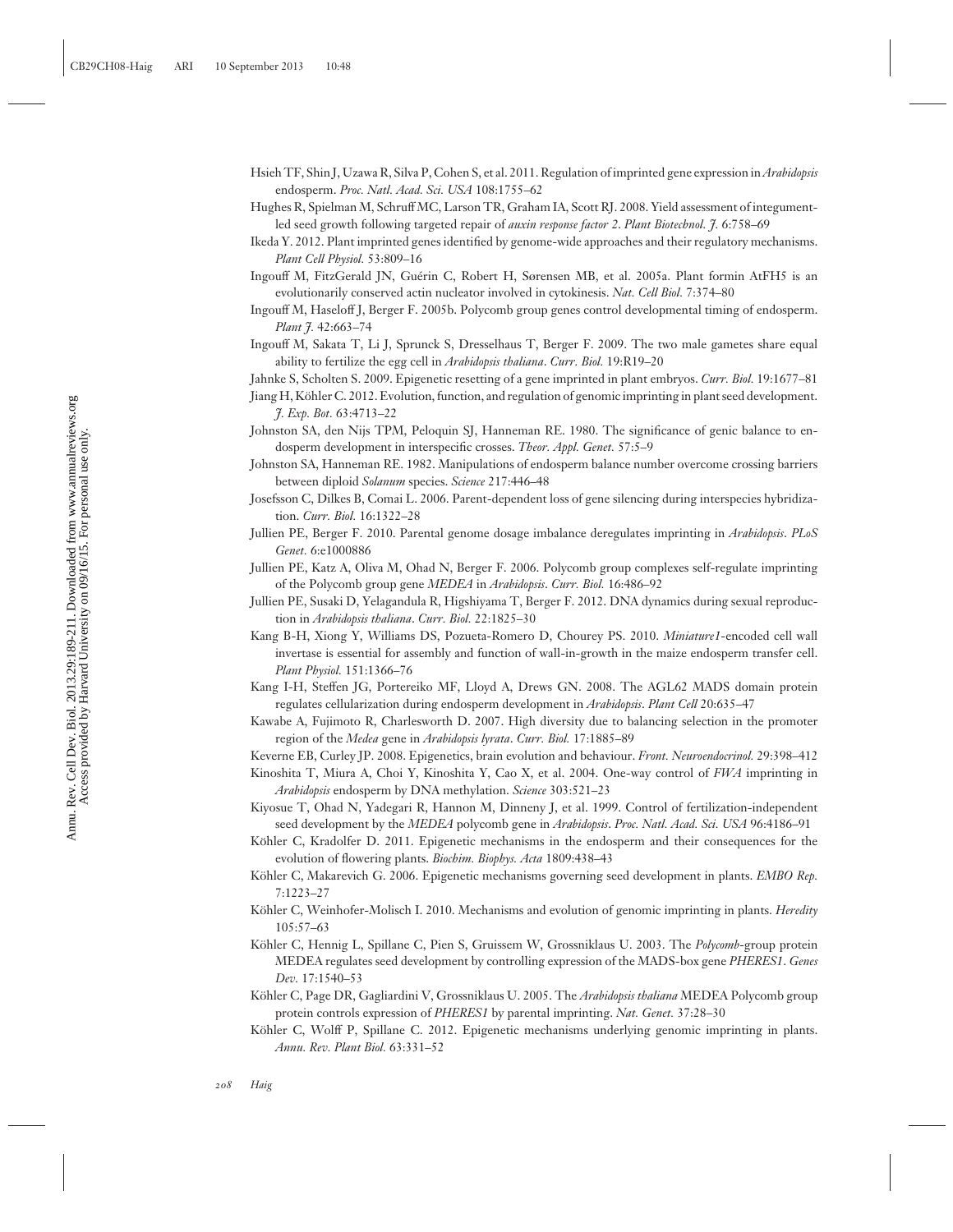- Kondoh M, Higashi M. 2000. Reproductive isolation mechanisms resulting from resolution of intragenomic conflict. *Am. Nat.* 156:511–18
- Lauria M, Rupe M, Guo M, Kranz E, Pirona R, et al. 2004. Extensive maternal hypomethylation in the endosperm of *Zea mays*. *Plant Cell* 16:510–22
- Leblanc O, Pointe C, Hernandez M. 2002. Cell cycle progression during endosperm development in *Zea mays* depends on parental dosage effects. *Plant J.* 32:1057–66
- Li J, Berger F. 2012. Endosperm: food for mankind and fodder for scientific discoveries. *New Phytol.* 195:290– 305
- Li N, Dickinson HG. 2010. Balance between maternal and paternal alleles sets the timing of resource accumulation in the maize endosperm. *Proc. R. Soc. B* 277:3–10
- Li Y, Zheng L, Corke F, Smith C, Bevan MW. 2008. Control of final seed and organ size by the *DA1* gene family in *Arabidopsis thaliana*. *Genes Dev.* 22:1331–36

#### **Lin BY. 1984. Ploidy barrier to endosperm development in maize.** *Genetics* **107:103–15**

- Lippman Z, Gendrek AV, Black M, Vaughn MW, Dedhia N, et al. 2004. Role of transposable elements in heterochromatin and epigenetic control. *Nature* 430:471–76
- Lisch D, Slotkin RK. 2011. Strategies for silencing and escape: the ancient struggle between transposable elements and their hosts. *Int. Rev. Cell Mol. Biol.* 292:119–52
- Liu S-L, Adams KL. 2010. Dramatic change in function and expression pattern of a gene duplicated by polyploidy created a paternal effect gene in the Brassicaceae. *Mol. Biol. Evol.* 27:2817–28
- **Lu J, Zhang C, Baulcombe DC, Chen ZJ. 2012. Maternal siRNAs as regulators of parental genome imbalance and gene expression in endosperm of** *Arabidopsis* **seeds.** *Proc. Natl. Acad. Sci. USA* **109:5529–34**
- Luo M, Bilodeau P, Dennis ES, Peacock WJ, Chaudhury A. 2000. Expression and parent-of-origin effects for *FIS2*, *MEA*, and *FIE* in the endosperm and embryo of developing *Arabidopsis* seeds. *Proc. Natl. Acad. Sci. USA* 97:10637–42
- Luo M, Bilodeau P, Koltunow A, Dennis ES, Peacock WJ, Chaudhury AM. 1999. Genes controlling fertilization-independent seed development in *Arabidopsis thaliana*. *Proc. Natl. Acad. Sci. USA* 96:296– 301
- Luo M, Dennis ES, Berger F, Peacock WJ, Chaudhury A. 2005. *MINISEED3* (*MINI3*), a WRKY family gene, and *HAIKU2* (*IKU2*), a leucine-rich repeat (*LRR*) *KINASE* gene are regulators of seed size in *Arabidopsis*. *Proc. Natl. Acad. Sci. USA* 102:17531–36
- Luo M, Platten D, Chaudhury A, Peacock WJ, Dennis ES. 2009. Expression, imprinting, and evolution of rice homologs of the polycomb group genes. *Mol. Plant* 2:711–23
- Luo M, Taylor JM, Spriggs A, Zhang H, Wu X, et al. 2011. A genome-wide survey of imprinted genes in rice seeds reveals imprinting primarily occurs in the endosperm. *PLoS Genet.* 6:e1002125
- Ma Z, Coruh C, Axtell MJ. 2010. *Arabidopsis lyrata* small RNAs: transient *MIRNA* and small interfering RNA loci within the *Arabidopsis* genus. *Plant Cell* 22:1090–103
- Makarevich G, Leroy O, Akinci U, Schubert D, Clarenz O, et al. 2006. Different *Polycomb* group complexes regulate common target genes in *Arabidopsis*. *EMBO Rep.* 7:947–52
- Makarevich G, Villar CBR, Erilova A, Köhler C. 2008. Mechanism of PHERES1 imprinting in *Arabidopsis*. *J. Cell Sci.* 121:906–12
- Mansfield SG, Briarty LG. 1991. Early embryogenesis in *Arabidopsis thaliana*. II. The developing embryo. *Can. J. Bot.* 69:461–76
- Mansfield SG, Briarty LG. 1992. Cotyledon cell development in *Arabidopsis thaliana* during reserve deposition. *Can. J. Bot.* 70:151–64
- Martienssen RA. 2010. Heterochromatin, small RNA and post-fertilization dysgenesis in allopolyploid and interploid hybrids of *Arabidopsis*. *New Phytol.* 186:46–53
- Matzke MA, Matzke AJM, Eggleston WB. 1996. Paramutation and transgene silencing: A common response to invasive DNA? *Trends Plant Sci.* 1:382–88
- McVean GT, Hurst LD. 1997. Molecular evolution of imprinted genes: no evidence for antagonistic coevolution. *Proc. R. Soc. B* 264:739–46
- Miyake T, Takebayashi N, Wolf DE. 2009. Possible diversifying selection in the imprinted gene *MEDEA* in *Arabidopsis*. *Mol. Biol. Evol.* 26:843–57

**Definitively**

**demonstrated that normal endosperm development depended on a 2m:1p ratio of parental genomes.**

**Describes how maternally expressed siRNAs inhibit the proliferation of endosperm.**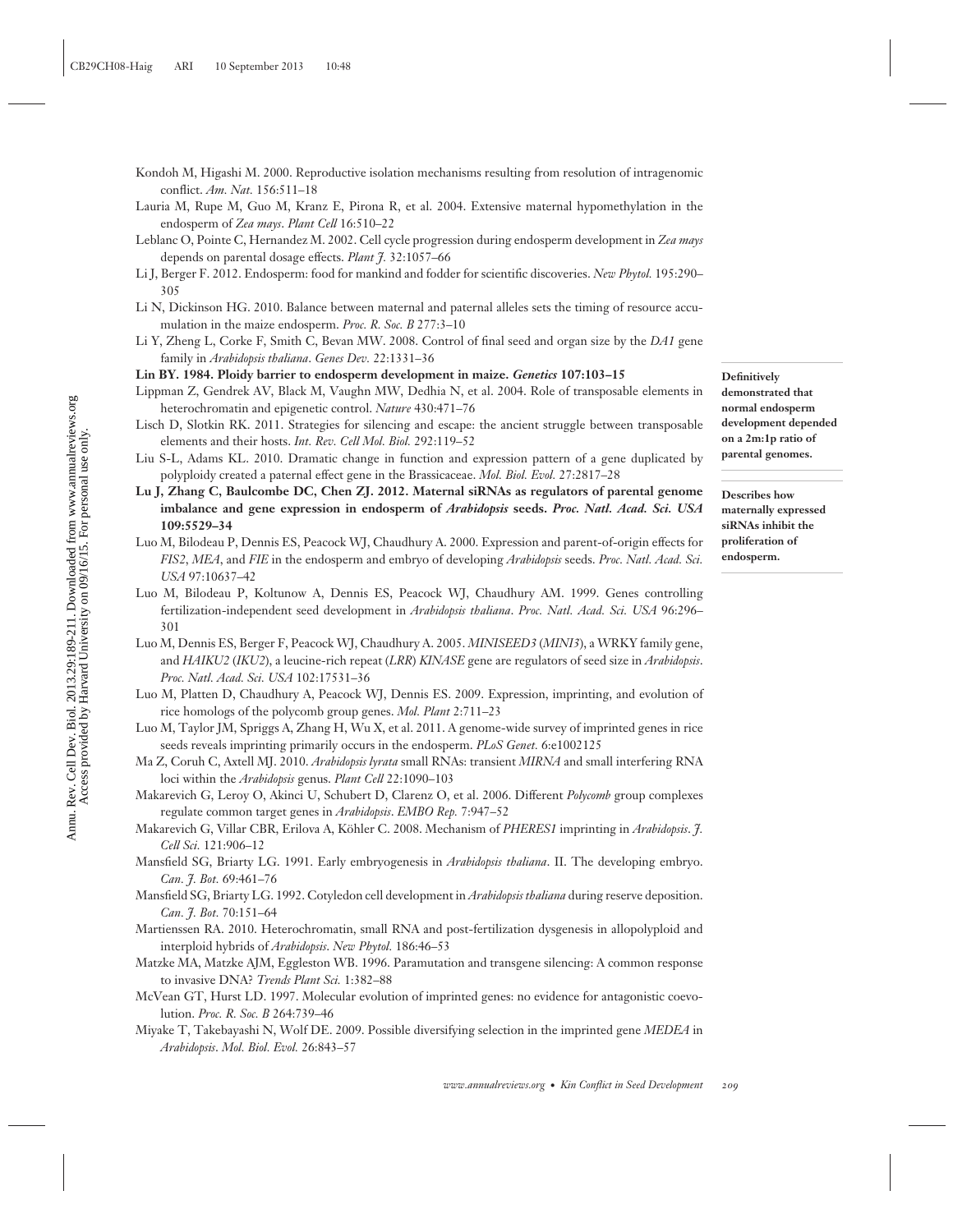- Moll C, Nielsen N, Groß-Hardt R. 2008. Mutants with aberrant numbers of gametic cells shed new light on old questions. *Plant Biol.* 10:529–33 Molnar A, Melnyk CW, Bassett A, Hardcastle TJ, Dunn R, Baulcombe DC. 2010. Small silencing RNAs in plants are mobile and direct epigenetic modification in recipient cells. *Science* 328:872–75 Morley-Smith ER, Pike MJ, Findlay K, Köckenberger W, Hill LM, et al. 2008. The transport of sugars to
	- developing embryos is not via the bulk endosperm in oilseed rape seeds. *Plant Physiol.* 147:2121–30 Mosher RA. 2010. Maternal control of Pol IV-dependent siRNAs in *Arabidopsis* endosperm. *New Phytol.*

- Mosher RA, Melnyk CW. 2010. siRNAs and DNA methylation: seedy epigenetics. *Trends Plant Sci.* 15:204– 10
- **Mosher RA, Melnyk CW, Kelly KA, Dunn RM, Studholme DJ, Baulcombe DC. 2009. Uniparental expression of PolIV-dependent siRNAs in developing endosperm of** *Arabidopsis***.** *Nature* **460:283– 86**
- Mosher RA, Tan EH, Shin J, Fischer RL, Pikaard CS, Baulcombe DC. 2011. An atypical epigenetic mechanism affects uniparental expression of Pol IV-dependent siRNAs. *PLoS ONE* 6:e25756
- Nishiyama I, Yabuno T. 1978. Causal relationships between the polar nuclei in double fertilization and interspecific cross-incompatibility in *Avena*. *Cytologia* 43:453–66
- Nishiyama I, Yabuno T. 1979. Triple fusion of the primary endosperm nucleus as a cause of interspecific cross-incompatibility in *Avena*. *Euphytica* 28:57–65
- Nodine MD, Bartel DP. 2012. Maternal and paternal genomes contribute equally to the transcriptome of early plant embryos. *Nature* 482:94–97
- Ohto M, Floyd SK, Fischer RL, Goldberg RB, Harada JJ. 2009. Effects of APETALA2 on embryo, endosperm, and seed coat development determine seed size in *Arabidopsis*. *Sex. Plant Reprod.* 22:277–89
- Olsen OA. 2004. Nuclear endosperm development in cereals and *Arabidopsis thaliana*. *Plant Cell* 16(Suppl.):S214–27
- Pennington PD, Costa LM, Gutiérrez-Marcos JF, Greenland AJ, Dickinson HG. 2008. When genomes collide: aberrant seed development following maize interploidy crosses. *Ann. Bot.* 101:833–43
- Pignatta D, Gehring M. 2012. Imprinting meets genomics: new insights and new challenges. *Curr. Opin. Plant Biol.* 15:530–35
- **Queller DC. 1983. Kin selection and conflict in seed maturation.** *J. Theor. Biol.* **100:153–72**
- Queller DC. 1989. Inclusive fitness in a nutshell. *Oxf. Surv. Evol. Biol.* 6:73–109
- Queller DC. 2003. Theory of genomic imprinting conflict in social insects. *BMC Evol. Biol.* 3:15
- Rodrigues JCM, Luo M, Berger F, Koltunow AMG. 2010. Polycomb group gene function in sexual and asexual seed development in angiosperms. *Sex. Plant Reprod.* 22:123–33
- Schoft VK, Chumak N, Choi Y, Hannon M, Garcia-Aguilar M, et al. 2011. Function of the DEMETER DNA glycosylase in the *Arabidopsis thaliana* male gametophyte. *Proc. Natl. Acad. Sci. USA* 108:8042–47
- Schruff MC, Spielman M, Tiwari S, Adams S, Fenby N, Scott RJ. 2006. The *AUXIN RESPONSE FACTOR 2* gene of *Arabidopsis* links auxin signalling, cell division, and the size of seeds and other organs. *Development* 133:251–61
- Schubert D, Goodrich J. 2003. Plant epigenetics: MEDEA's children take centre stage. *Curr. Biol.* 13:R638–40
- Scott RJ, Spielman M, Bailey J, Dickinson HG. 1998. Parent-of-origin effects on seed development in *Arabidopsis thaliana*. *Development* 125:3329–41
- Shirzadi R, Andersen ED, Bjerkan KN, Gloekle BM, Heese M, et al. 2011. Genome-wide transcript profiling of endosperm without paternal contribution identifies parent-of-origin-dependent regulation of *AGAMOUS- LIKE36*. *PLoS Genet.* 7:e1001303
- Slotkin RK, Martienssen R. 2007. Transposable elements and the epigenetic regulation of the genome. *Nat. Rev. Genet.* 8:272–85
- Slotkin RK, Vaughn M, Borges F, Tanurdzi M, Becker JD, et al. 2009. Epigenetic reprogramming and small RNA silencing of transposable elements in pollen. *Cell* 136:461–72
- Smith CC, Fretwell SD. 1974. The optimal balance between size and number of offspring. *Am. Nat.* 108:499– 506
- Spillane C, Schmid KJ, Laoueille-Duprat S, Pien S, Escobar-Restrepo JM, et al. 2007. Positive darwinian ´ selection at the imprinted *MEDEA* locus in plants. *Nature* 448:349–52

**First demonstrated imprinted siRNAs.**

<sup>186:358–64</sup>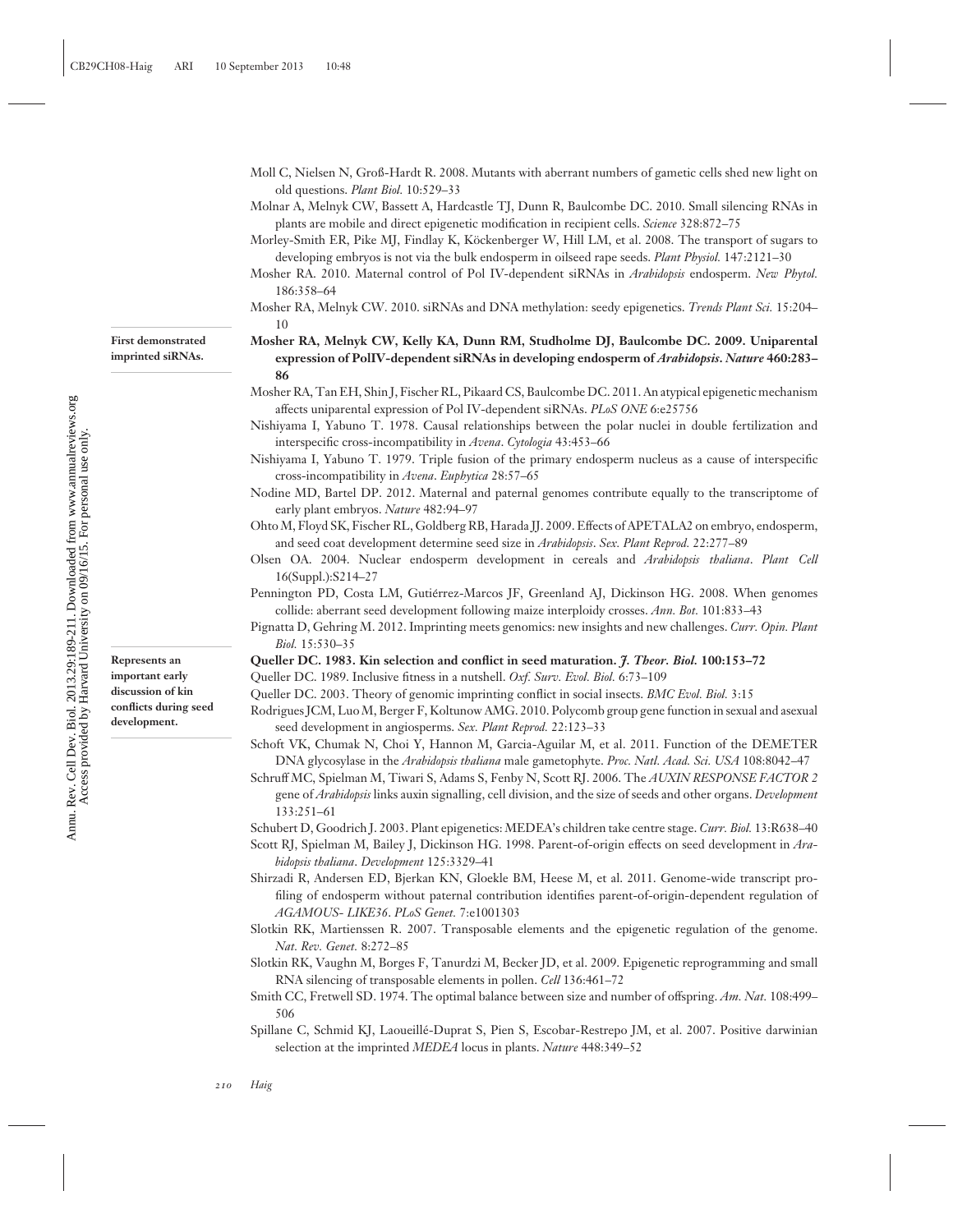- Springer NM, Danilevskaya ON, Hermon P, Helentjaris TG, Phillips RL, et al. 2002. Sequence relationships, conserved domains, and expression patterns for maize homologs of the Polycomb group genes  $E(z)$ , *esc*, and *E*(*pc*). *Plant Physiol.* 128:1332–45
- Stoute AI, Varenko V, King GJ, Scott RJ, Kurup S. 2012. Parental genome imbalance in *Brassica oleracea* causes asymmetric triploid block. *Plant J.* 71:503–16

Swaney WT, Curley JP, Champagne FA, Keverne EB. 2007. Genomic imprinting mediates sexual experiencedependent olfactory learning in male mice. *Proc. Natl. Acad. Sci. USA* 104:6084–89

Trivers RL. 1974. Parent-offspring conflict. *Am. Zool.* 14:249–64

- Verona RI, Mann MRW, Bartolomei MS. 2003. Genomic imprinting: intricacies of epigenetic regulation in clusters. *Annu. Rev. Cell Dev. Biol.* 19:237–59
- Vielle-Calzada J-P, Thomas J, Spillane C, Coluccio A, Hoeppner MA, Grossniklaus U. 1999. Maintenance of genomic imprinting at the *Arabidopsis medea* locus requires zygotic *DDM1* activity. *Genes Dev.* 13:2971–82
- Vilhar B, Kladnik A, Blejec A, Chourey PS, Dermastia A. 2002. Cytometrical evidence that the loss of seed weight in the *miniature1* seed mutant of maize is associated with reduced mitotic activity in the developing endosperm. *Plant Physiol.* 129:23–30
- Villar CBR, Erilova A, Makarevich G, Trösch R, Köhler C. 2009. Control of PHERES1 imprinting by direct tandem repeats. *Mol. Plant* 2:654–60
- Vinkenoog R, Spielman M, Adams S, Fischer RL, Dickinson HG, Scott RJ. 2000. Hypomethylation promotes autonomous endosperm development and rescues postfertilization lethality in *fie* mutants. *Plant Cell* 12:2271–82
- Walia H, Josefsson C, Dilkes B, Kirkbride R, Harada J, Comai L. 2009. Dosage-dependent deregulation of an AGAMOUS-like gene cluster contributes to interspecific incompatibility. *Curr. Biol.* 19:1128–32
- Wang A, Garcia D, Zhang H, Feng K, Chaudhury A, et al. 2010. The VQ motif protein IKU1 regulates endosperm growth and seed size in Arabidopsis. *Plant J.* 63:670–79
- Waters AJ, Makarevitch I, Eichten SR, Swanson-Wagner RA, Yeh CT, et al. 2011. Parent-of-origin effects on gene expression and DNA methylation in the maize endosperm. *Plant Cell* 23:4221–33
- West SA, Gardner A. 2010. Altruism, spite, and greenbeards. *Science* 327:1341–44
- **Westoby M, Rice B. 1982. Evolution of the seed plants and inclusive fitness of plant tissues.** *Evolution* **36:713–24**
- Wilkins JF, Haig D. 2001. Genomic imprinting of two antagonistic loci. *Proc. R. Soc. B* 268:1861–67
- Wöhrmann HJP, Gagliardini V, Raissig MT, Wehrle W, Arand J, et al. 2012. Identification of a DNA methylation-independent imprinting control region at the*Arabidopsis MEDEA*locus. *Genes Dev.* 26:1837– 50
- Wolf JB, Hager R. 2006. A maternal-offspring coadaptation theory for the evolution of genomic imprinting. *PLoS Biol.* 4:e380
- Wolff P, Weinhofer I, Seguin J, Poszak P, Beisel C, et al. 2011. High-resolution analysis of parent-of-origin allelic expression in the *Arabidopsis* endosperm. *PLoS Genet.* 6:e1002126
- Wu SC, Zhang Y. 2012. Active DNA demethylation: Many roads lead to Rome. *Nat. Rev. Mol. Cell Biol.* 11:607–20
- Xiao W, Brown RC, Lemmon BE, Harada JJ, Goldberg RB, Fischer RL. 2006. Regulation of seed size by hypomethylation of maternal and paternal genomes. *Plant Physiol.* 142:1160–68
- Yadegari R, Kinoshita T, Lotan O, Cohen G, Katz A, et al. 2000. Mutations in the *FIE* and *MEA* genes that encode interacting polycomb proteins cause parent-of-origin effects on seed development by distinct mechanisms. *Plant Cell* 12:2367–81
- Zemach A, Kim MY, Silva P, Rodrigues JA, Dotson B, et al. 2010. Local DNA hypomethylation in rice endosperm. *Proc. Natl. Acad. Sci. USA* 107:18729–34
- Zhang M, Zhao H, Xie S, Chen J, Xu Y, et al. 2011. Extensive, clustered parental imprinting of protein-coding and noncoding RNAs in developing maize endosperm. *Proc. Natl. Acad. Sci. USA* 108:20042–47
- Zhou Y, Zhang X, Kang X, Zhao X, Zhang X, Ni M. 2009. SHORT HYPOCOTYL UNDER BLUE1 associates with *MINISEED3* and *HAIKU2* promoters in vivo to regulate *Arabidopsis* seed development. *Plant Cell* 21:106–17

**Provides an important early discussion of kin conflicts during seed development.**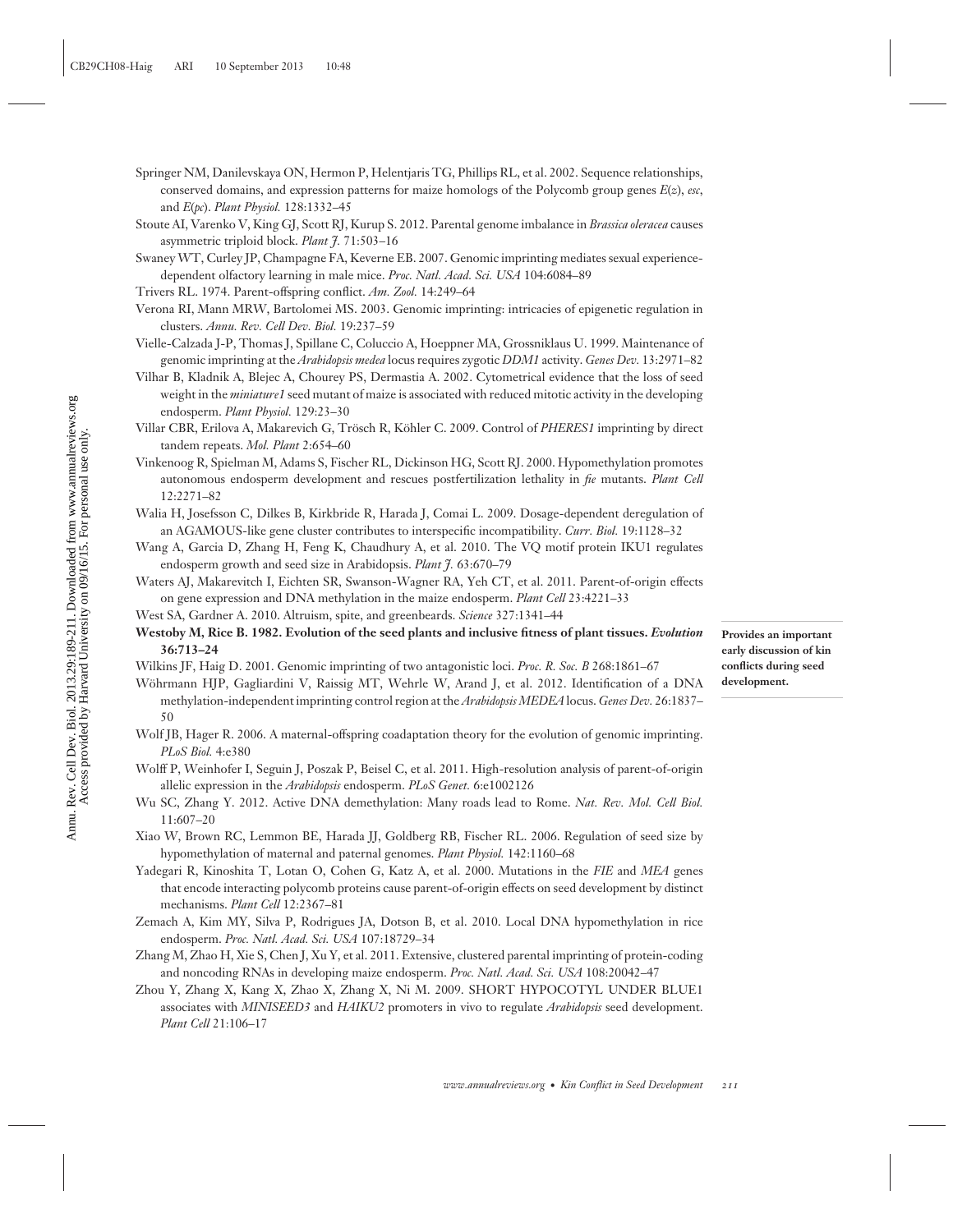**Annual Review of Cell and Developmental Biology**

# Volume 29, 2013 Contents

| Formation and Segmentation of the Vertebrate Body Axis                                                |
|-------------------------------------------------------------------------------------------------------|
| Mechanobiology and Developmental Control<br>Tadanori Mammoto, Akiko Mammoto, and Donald E. Ingber 27  |
| Mitogen-Activated Protein Kinase Pathways in Osteoblasts                                              |
| Pancreas Organogenesis: From Lineage Determination<br>to Morphogenesis                                |
| Beyond the Niche: Tissue-Level Coordination of Stem Cell Dynamics                                     |
| Hormonal Control of Stem Cell Systems                                                                 |
| Spermatogonial Stem Cell Self-Renewal and Development                                                 |
| Kin Conflict in Seed Development: An Interdependent<br>but Fractious Collective                       |
| microRNA Control of Mouse and Human Pluripotent Stem<br>Cell Behavior                                 |
| Something Silent This Way Forms: The Functional Organization<br>of the Repressive Nuclear Compartment |
| Cytoskeletal Dynamics in Caenorhabditis elegans Axon Regeneration                                     |